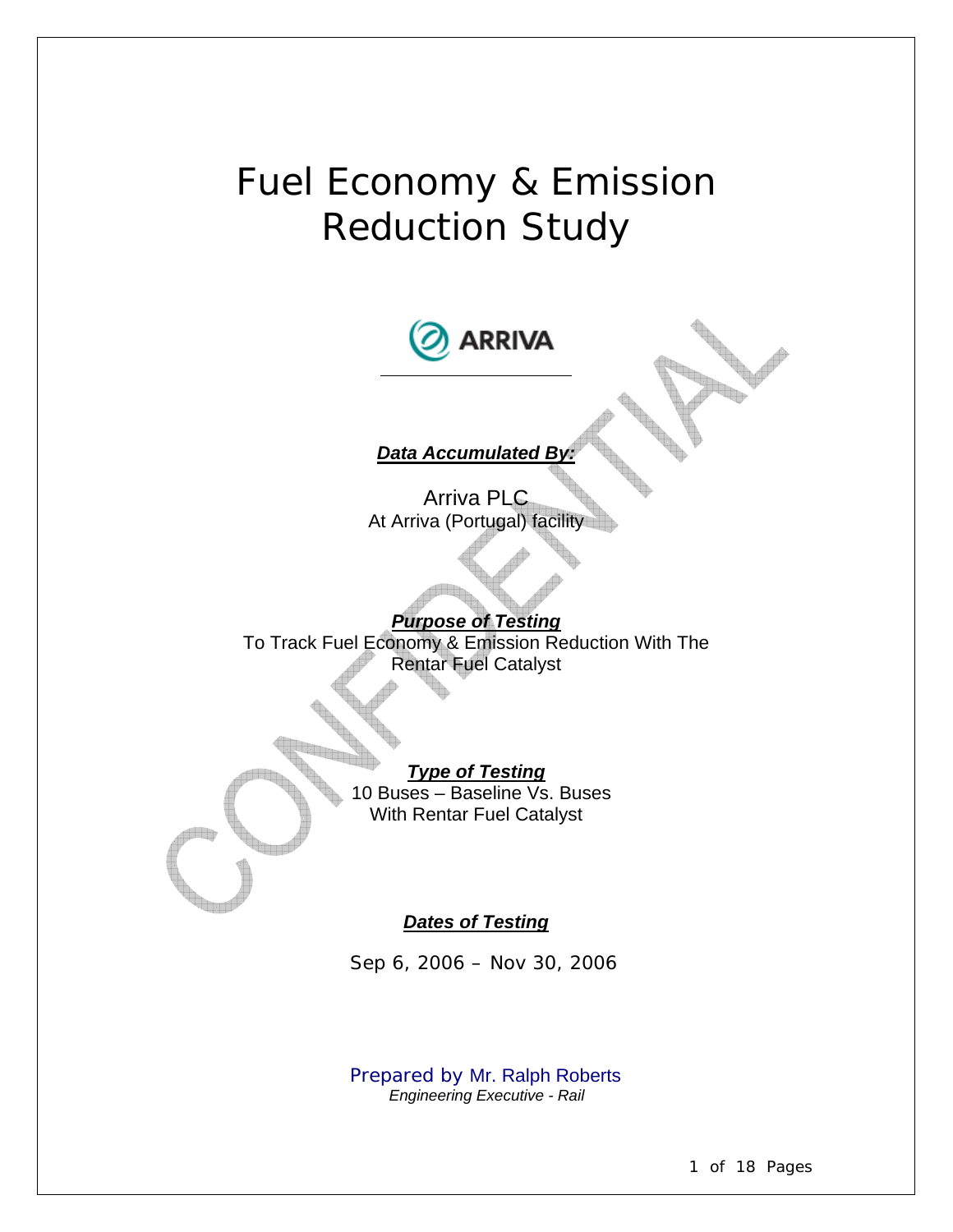## Arriva (Portugal) Services

(Formerly , AMI Transportes, Joao Carlos Soares, Abilio da Costa Moreira, and 51% of TST)



The nature of services rendered presents diversified characteristics according to the area where they are inserted. Here are some examples:

 - Suburban services which due to their characteristics assume a more relevant position in the global context of the activity,

especially in the Almada, Seixal, Sesimbra, Setúbal, Barreiro and Montijo areas.

- Urban services, circumscribed to the areas of larger population agglomerates, the urban network of Setubal being the most important.

- Rapid lines linking the main population centers of the Peninsula to Lisbon.

- Pendulor connection sevices to the railway stations, the development of which is accompanying the growth of the Fertagus line.



- Occasional rental services for transport of groups on leisure activities 

- Fixed rental services rendered to companies situated within the Peninsula, for regular transport of workers, on their trips (homecompany.)



2 of 18 Pages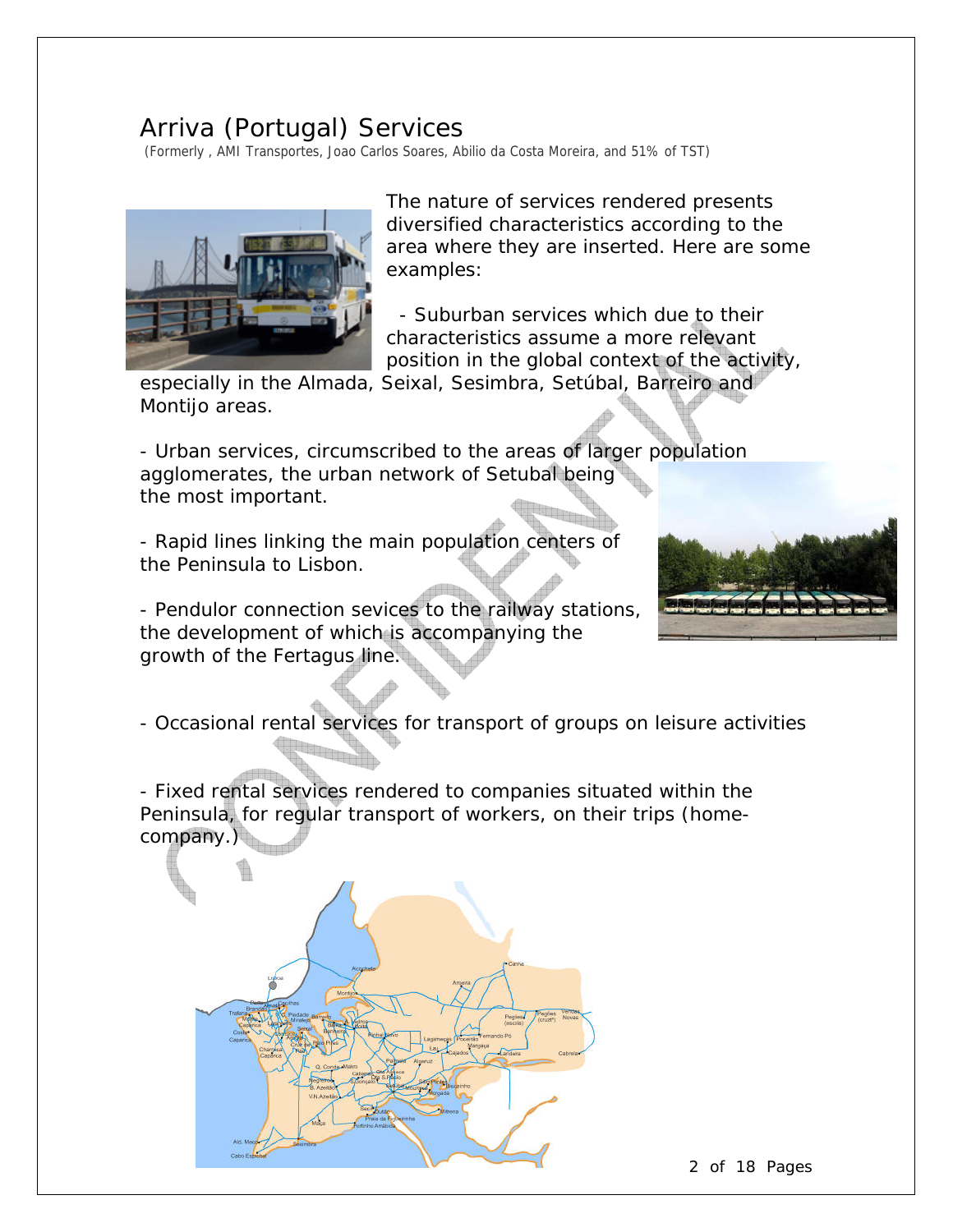## **Mercedes Bus (463) with O408 Engine Equipped with Rentar Fuel Catalyst ( RFC )**







1. The fuel supply line was removed from the fuel pump and attached to one end of the RFC

2. The RFC was then connected to the fuel pump with a short flexi hose with a banjo typo fitting.

3. Total installation time is less than 30 minutes (when all fittings are prefabricated)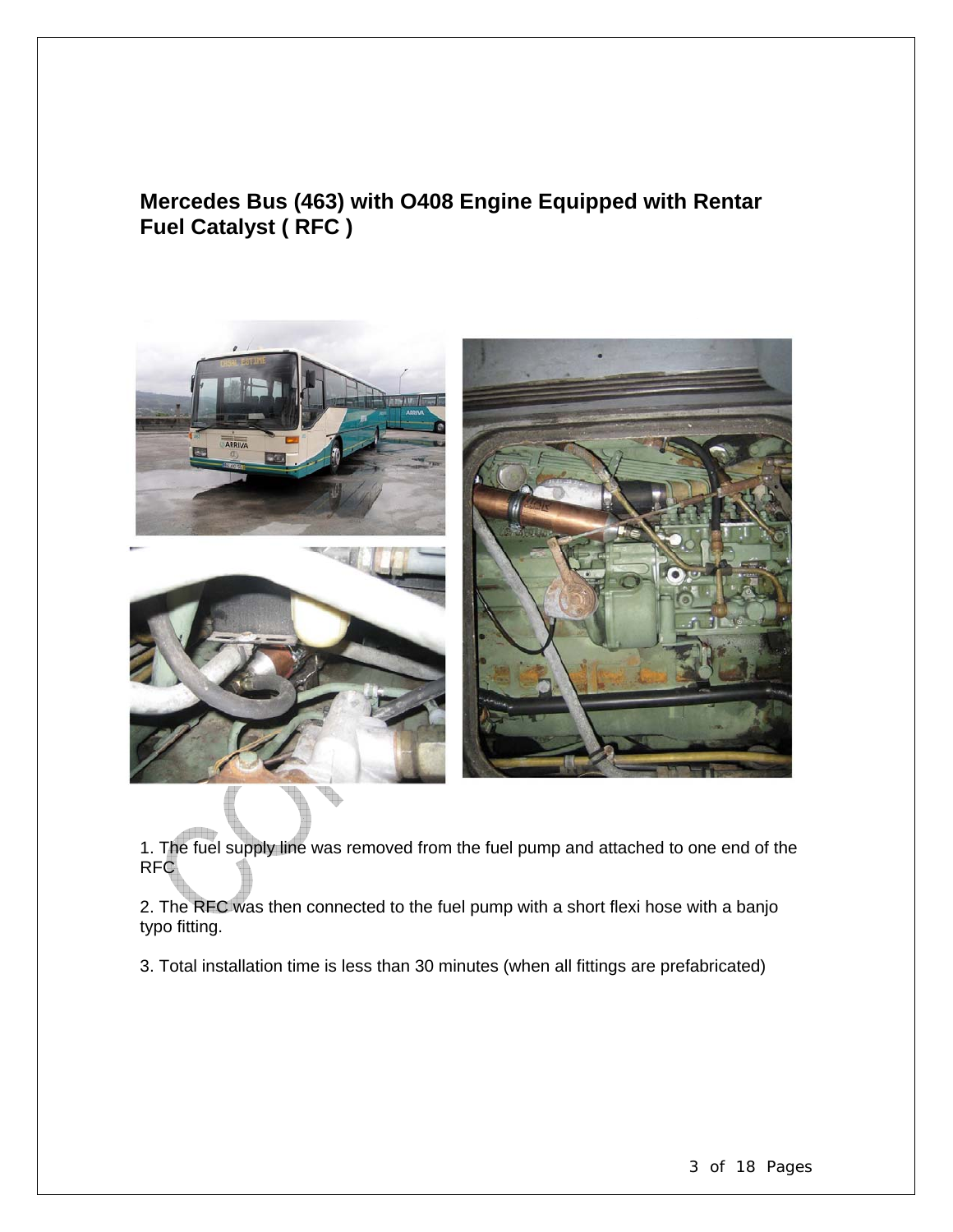#### **Summary of Findings**

Arriva conducted fuel economy studies. The data was collected by Arriva (Portugal) and the results are reported below.

Arriva managed the creation of a baseline, installation of the RFC and collection of the "post" installation data on 10 buses

The ten buses selected for the test had similar fuel consumption rate. The Rentar Fuel Catalyst's was installed on the five (5) buses. The buses ran their normal routes during the time frames shown above.

Data was collected over three months during which a total of approximately 155,000 Km were accumulated on the 10 buses.

#### **The fuel consumption was reduced by 4.40%, Soot was reduced by 50% and carbon footprint was reduced by 4.40%**

#### **Effect On A Fleet Of 10,000**

The effect of using the RFC on Arriva's bus fleet based on each bus averaging 70,000 Km per year at 33 L/100Km, and purchasing fuel price at an average of €1.0 per liter would be a fuel cost reduction of €1,016 per bus or €10,164,000 per 10,000 buses annually.

|        | <b>Gross Annual</b> | <b>Gross Fuel</b> | Accumulated         | Avg. Monthly   |
|--------|---------------------|-------------------|---------------------|----------------|
|        | <b>Fuel Cost</b>    | <b>Savings</b>    | <b>Fuel Savings</b> | <b>Savings</b> |
| Year 1 | €231,000,000        | €10,164,000       | €10,164,000         | €847,000       |
| Year 2 | €242,550,000        | €10,672,200       | €20,836,200         | €889,350       |
| Year 3 | €254,677,500        | €11,205,810       | €32,042,010         | €933,818       |
| Year 4 | €267,411,375        | €11,766,101       | €43,808,111         | €980,508       |
| Year 5 | €280,781,944        | €12,354,406       | €56,162,516         | €1,029,534     |
|        |                     |                   |                     |                |

#### **Return On Investment**

At 4.40% fuel saving rate the return on investment (ROI) of the RFC could be more than 80% annually. (usually considered very high for any capital expenditure.) The ROI may exceed 100% when reduction in maintenance cost is factored in as well as expected future fuel price increases.

The fact that the RFC can function without maintenance may make the proposition even more attractive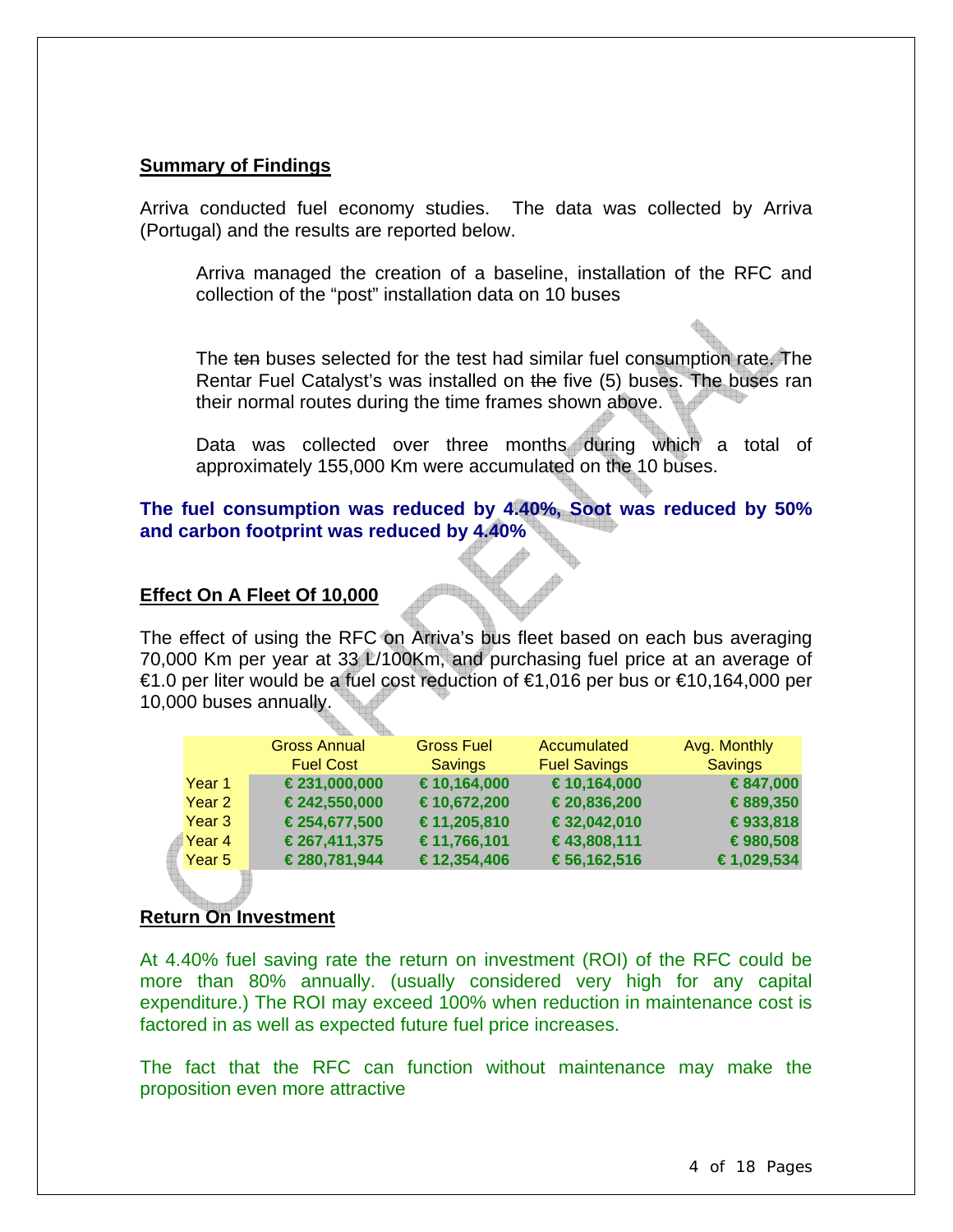#### **Greenhouse Gas CO<sub>2</sub> Emissions** (fleet of 10,000)

In addition to fuel savings the RFC will reduced various emissions such as Nox, PM and soot. It will reduce CO<sub>2</sub> emission by 2.5 metric tons per bus/year with current offset value of €30 or €300,000 fleet wide.<br>(http://www.climatecare.org/calculators/car\_calc.cfm)

These numbers are based on an EPA standard which states that for every 100 gallons of diesel fuel burned results in 1 metric ton of CO**2** released into the atmosphere.

#### **Being A Green Company**

Being a" green company" has its own inherent value in protecting the environment and the health of its employees and clients. A positive public image is created by being "Green".

Arriva's currency (share price) may benefit by being pro active , environmental friendly, and using cutting edge technology to tackle these issues. The impact of the public perception of a public company as environmentally pro active can not be underestimated. Reducing carbon footprints could also result in various tax credits program from EU member states and local government/municipalities.

#### **Maintenance cost reduction** (fleet of 10,000)

Based on similar application, it is estimated that the intervals between oil changes cold be increased by 25-30% through the use of RFC. The current annual cost of oil change (material, labor, none productive time) is about €1,600,000/year and a 25-30% reduction is an additional contribution to the bottom line.

#### **Test Protocol**

Controlled Comparison Testing

Arriva selected 10 similar buses with as follows:

- 1. All buses had the same engine make and model (Mercedes O408).
- 2. All buses had odometer reading of over 400,000 Km
- 3. All buses were of similar age.
- 4. All odometer reading were rounded to 1 km
- 5. All refueling data was recorded with 2 decimal accuracy.
- 6. All buses were refueled to full capacity at each refueling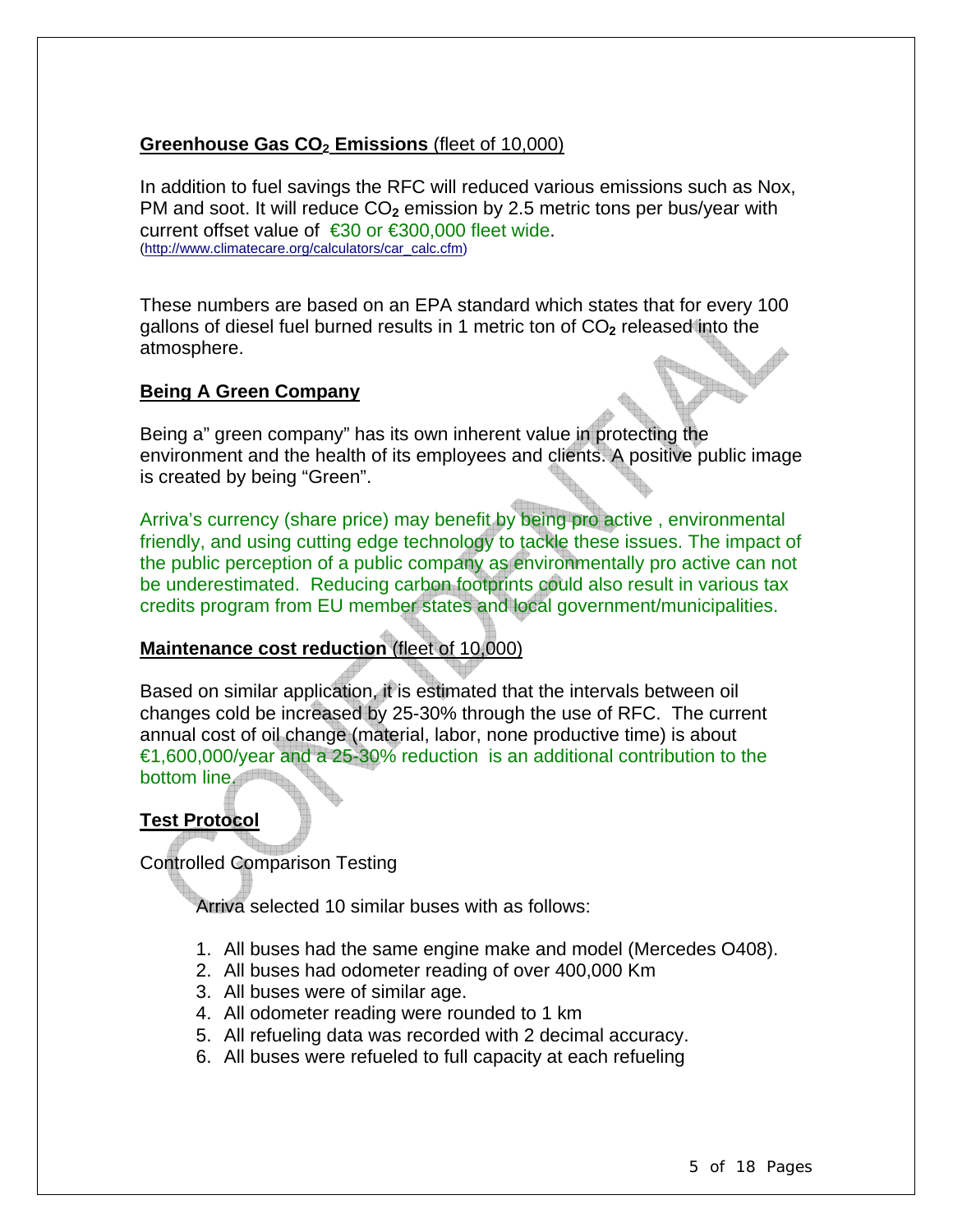The 10 buses were randomly separated to two groups. A test group consisting of 5 buses equipped with RFC, and 5 buses as a comparison (Control Group)

The test consisted of four phases:

Baseline Phase: 10,000 Km prior to test (Historical data) Break-in Phase: 10,000 Km with data not factored in. Comparison Phase: 10,000 Km to establish rate of saving. Confirmation Phase:10,000 Km to establish consistency of savings.

Monthly updates as to fuel consumption were provided to Rentar by Arriva.

The testing was conducted over a period of 120 days so that variables such as driver influence, loading, weather and terrain would flatten out and the results would be meaningful and representative of the complete fleet of buses

#### **Testing Timeline**

i<br>B

Phase 1 (Baseline) June 5-Agust 30, 2006 Historical computerized data was provided by Arriva for all 10 buses

Phase 2 (Break-in Period) Sep 6 - Oct 30, 2006. The RFC were installed. Data was collected to ensure similarity of use between all buses. However, data was not used as a comparison data. On average it takes 10,000 Km for the RFC to reach full utilization. The breakin period usually shows a slight increase in consumption followed by gradual improvement .

 Phase 3 (Comparison Phase) Oct 3 – Nov 30, 2006 Data was collected from the 10 buses of which 5 were now operating at full utilization following the break-in period.

Phase 4 (Confirmation Phase) Nov 30- Current

Data is collected to confirm the differential results between the test group and the Control group

**Analysis of data from the Comparison Phase shows that fuel consumption was reduced by 4.40%**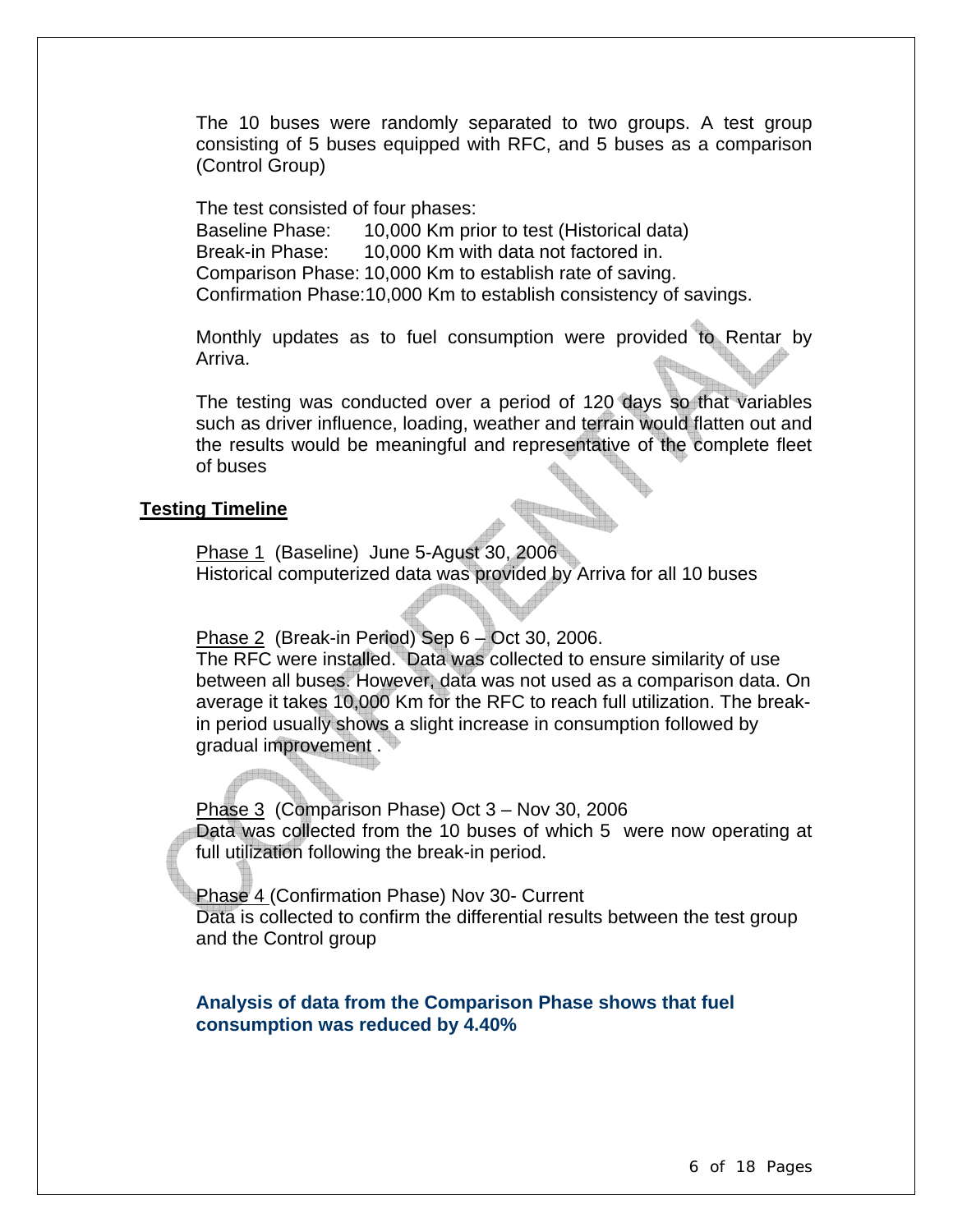#### **Analysis of Results:**

The fuel consumption data (Table 1) shows an increase in fuel consumption during the Comparison period vs the Baseline period. This increase was due to seasonal change in weather and road condition (rain). However, the comparative analysis shows that the Control Group fuel consumption increase was 16% compared with only 9% in the Test Group. **On a comparative basis, the RFC reduced the fuel consumption by 4.4% .** 

The performance of the RFC has been consistent in as much as each of the buses equipped with the RFC showed a better fuel economy than the Control Group average. In fact, with the minor exception of bus 483, every bus equipped with RFC performed better than any bus in the control group. This fact is significant because it clearly demonstrates that the RFC always reduces fuel, and only the rate of reduction is dependent upon the application, its use, and the fuel quality. (These results are below the average of savings experienced with the RFC world wide which are between 6% - 10% based on the age of the engines and the specific application).

Analysis of the  $CO<sub>2</sub>$  emission (Table 3) which was conducted only on the Test Group, shows an average increase of 9.5% which confirms the fuel consumption data of Table 1 (the ratio<sup>1</sup> of fuel consumption to  $CO<sub>2</sub>$  is about 1:1). This confirmation is significant because the data for Table 3 was derived through different means (not extrapolated from the fuel consumption data).

As expected the RFC reduced soot within 72 hours of operation, and the data of Table 4 (opacity) shows a substantial reduction in soot (over 50%). This substantial change had also been observed by the drivers, and corroborates the effectiveness of the  $RFC<sup>2</sup>$ .



1) Arriva conducted the emission measurement without load, and road conditions (garage measurement facility). These conditions, and the temperature skew the ratio from the normal 1:1 ratio)

2) The reduction in soot is an additional confirmation of the efficacy of the RFC and explains the deferential fuel consumption results between the test and control group. A reduction in soot level is a by product of improved combustion.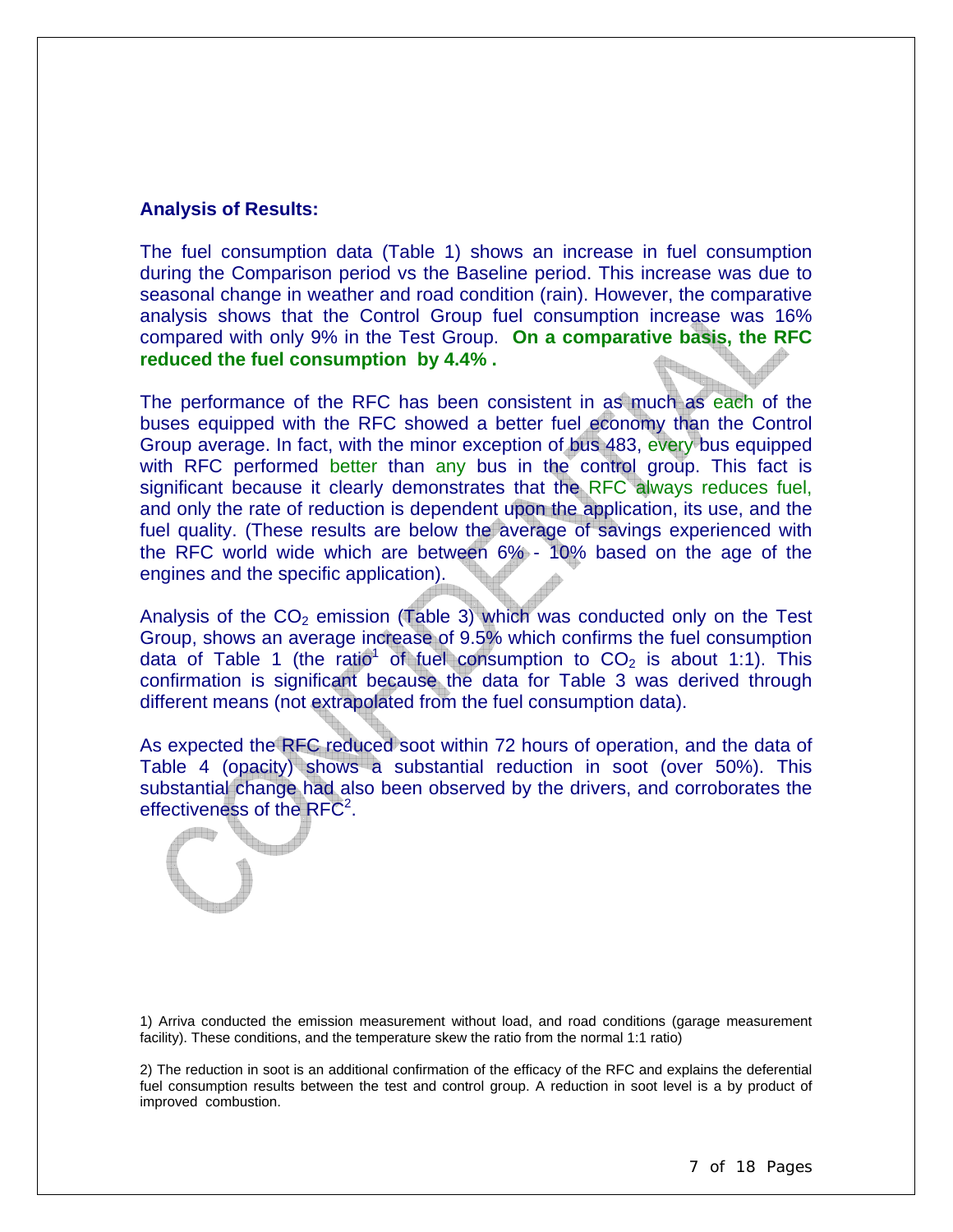## **Data Table – Summary of Results**

#### **Fuel Consumption**

| Table 1  |         |                 |         |          |              |         |          | Change   | Change |
|----------|---------|-----------------|---------|----------|--------------|---------|----------|----------|--------|
| Fleet Nº | Group   | <b>Phase</b>    | Km's    | Lt/100Km | <b>Phase</b> | Km's    | Lt/100Km | Lt/100Km | %      |
| 463      | Test    | <b>Baseline</b> | 600,797 | 34.63    | Comparison   | 617,614 | 37.98    | 3.35     | 9.7%   |
| 478      | Test    | <b>Baseline</b> | 736,094 | 32.61    | Comparison   | 745,600 | 35.63    | 3.02     | 9.3%   |
| 483      | Test    | <b>Baseline</b> | 770,423 | 31.37    | Comparison   | 785,723 | 36.10    | 4.73     | 15.1%  |
| 486      | Test    | <b>Baseline</b> | 597,468 | 32.83    | Comparison   | 611,100 | 35.67    | 2.84     | 8.7%   |
| 487      | Test    | <b>Baseline</b> | 823,354 | 33.41    | Comparison   | 839,442 | 34.64    | 1.23     | 3.7%   |
| Avg      |         |                 |         | 32.97    |              |         | 36.00    | 3.03     | 9.2%   |
| 470      | Control | <b>Baseline</b> | 523,646 | 30.71    | Comparison   | 538,583 | 35.98    | 5.27     | 17.2%  |
| 474      | Control | <b>Baseline</b> | 487,710 | 32.51    | Comparison   | 504,344 | 38.80    | 6.29     | 19.3%  |
| 480      | Control | <b>Baseline</b> | 781,422 | 30.17    | Comparison   | 799,332 | 35.34    | 5.17     | 17.1%  |
| 481      | Control | <b>Baseline</b> | 664,648 | 33.68    | Comparison   | 680,328 | 37.06    | 3.37     | 10.0%  |
| 482      | Control | <b>Baseline</b> | 598,933 | 34.99    | Comparison   | 612,576 | 40.44    | 5.45     | 15.6%  |
| Avg      |         |                 |         | 32.41    |              |         | 37.52    | 5.11     | 15.8%  |

#### **Emissions**

| Table 2 |                 |                       |            |                       |               |               |
|---------|-----------------|-----------------------|------------|-----------------------|---------------|---------------|
|         |                 | % vol CO              |            | % vol CO              | <b>Change</b> | <b>Change</b> |
| 463     | <b>Baseline</b> | 0.01                  | Comparison | 0.03                  | 0.02          | 200%          |
| 478     | <b>Baseline</b> | 0.02                  | Comparison | 0.03                  | 0.01          | 50%           |
| 483     | <b>Baseline</b> | 0.02                  | Comparison | 0.04                  | 0.02          | 100%          |
| 486     | <b>Baseline</b> | 0.02                  | Comparison | 0.04                  | 0.02          | 100%          |
| 487     | <b>Baseline</b> | 0.02                  | Comparison | 0.01                  | $-0.01$       | $-50%$        |
| Table 3 |                 |                       |            |                       |               |               |
|         |                 | % vol CO <sub>2</sub> |            | % vol CO <sub>2</sub> | Change        | <b>Change</b> |
| 463     | <b>Baseline</b> | 1.42                  | Comparison | 1.59                  | 0.17          | 12%           |
| 478     | <b>Baseline</b> | 1.42                  | Comparison | 1.57                  | 0.15          | 11%           |
| 483     | <b>Baseline</b> | 1.45                  | Comparison | 1.54                  | 0.09          | 6%            |
| 486     | <b>Baseline</b> | 1.4                   | Comparison | 1.65                  | 0.25          | 18%           |
| 487     | <b>Baseline</b> | 1.37                  | Comparison | 1.38                  | 0.01          | 1%            |
| Table 4 |                 |                       |            |                       |               | 9.5%          |
|         |                 | Opacity $(m1)$        |            | Opacity $(m-1)$       | Change        | Change        |
| 463     | <b>Baseline</b> | 0.29                  | Comparison | 0.11                  | $-0.18$       | $-62%$        |
| 478     | <b>Baseline</b> | 0.17                  | Comparison | 0.13                  | $-0.04$       | $-24%$        |
| 483     | <b>Baseline</b> | 0.23                  | Comparison | 0.09                  | $-0.14$       | $-61%$        |
| 486     | <b>Baseline</b> | 0.04                  | Comparison | 0.13                  | 0.09          | 225%          |
| 487     | <b>Baseline</b> | 0.07                  | Comparison | 0.01                  | $-0.06$       | $-86%$        |
| Table 5 |                 |                       |            |                       |               |               |
|         |                 | ppm vol HC            |            | ppm vol HC            | Change        | Change        |
| 463     | <b>Baseline</b> | 11.25                 | Comparison | 8.50                  | <b>Down</b>   | 24%           |
| 478     | <b>Baseline</b> | 9.75                  | Comparison | 9.00                  | <b>Down</b>   | 8%            |
| 483     | <b>Baseline</b> | 10.25                 | Comparison | 8.50                  | Down          | 17%           |
| 486     | <b>Baseline</b> | 9.50                  | Comparison | 8.50                  | <b>Down</b>   | 11%           |
| 487     | <b>Baseline</b> | 9.25                  | Comparison | 6.50                  | <b>Down</b>   | 30%           |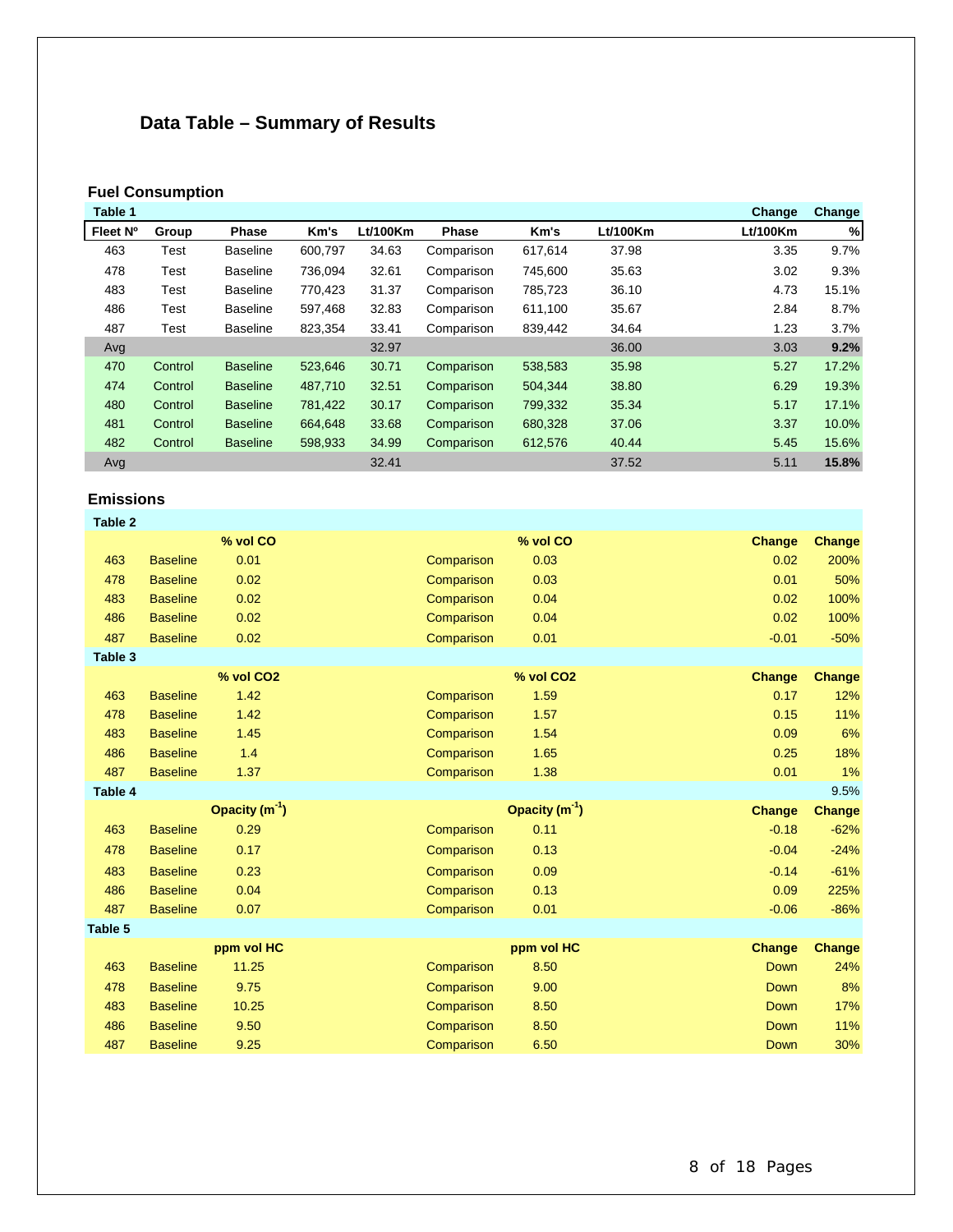Comparison

## **Data Table - Detailed logs**

| <b>Bus No</b>        | 463                  |                    | <b>Test Group</b>        |             |                      |                    |                          |
|----------------------|----------------------|--------------------|--------------------------|-------------|----------------------|--------------------|--------------------------|
| Km                   | 5,804                |                    |                          |             |                      |                    |                          |
| <b>Fuel (liters)</b> | 2,204.16             |                    |                          |             |                      |                    |                          |
| Liter/100Km          | 37.98                |                    |                          |             |                      |                    |                          |
| <b>Date</b>          | <b>Odometer (Km)</b> | <b>Daily</b><br>Km | <b>Refueling (liter)</b> | <b>Date</b> | <b>Odometer (Km)</b> | <b>Daily</b><br>Km | <b>Refueling (liter)</b> |
| 9/8/2006             | 600,797              |                    | 0.00                     | 10/31/2006  | 611,810              |                    |                          |
| 9/9/2006             | 601,223              | 426                | 161.22                   | 11/1/2006   | 612,018              | 208                | 84.06                    |
| 9/10/2006            | 601,492              | 269                | 92.36                    | 11/2/2006   | 612,218              | 200                | 67.45                    |
| 9/12/2006            | 601,916              | 424                | 143.04                   | 11/4/2006   | 612,584              | 366                | 120.00                   |
| 9/14/2006            | 602,301              | 385                | 145.13                   | 11/5/2006   | 612,825              | 241                | 105.83                   |
| 9/16/2006            | 602,722              | 421                | 145.24                   | 11/7/2006   | 613,247              | 422                | 153.19                   |
| 9/17/2006            | 602,900              | 178                | 67.00                    | 11/9/2006   | 613,699              | 452                | 168.95                   |
| 9/18/2006            | 603,109              | 209                | 79.37                    | 11/11/2006  | 614,067              | 368                | 130.01                   |
| 9/19/2006            | 603,327              | 218                | 82.12                    | 11/12/2006  | 614,313              | 246                | 104.91                   |
| 9/21/2006            | 603,660              | 333                | 165.21                   | 11/14/2006  | 614,735              | 422                | 159.71                   |
| 9/23/2006            | 604,123              | 463                | 109.64                   | 11/20/2006  | 615,181              | 446                | 154.77                   |
| 9/24/2006            | 604,363              | 240                | 108.55                   | 11/21/2006  | 615,537              | 356                | 133.00                   |
| 9/26/2006            | 604,787              | 424                | 146.91                   | 11/22/2006  | 615,869              | 332                | 121.85                   |
| 9/28/2006            | 605,231              | 444                | 177.07                   | 11/23/2006  | 616,130              | 261                | 135.58                   |
| 9/30/2006            | 605,594              | 363                | 131.73                   | 11/25/2006  | 616,493              | 363                | 122.00                   |
| 10/1/2006            | 605,838              | 244                | 97.01                    | 11/26/2006  | 616,740              | 247                | 110.62                   |
| 10/4/2006            | 606,123              | 285                | 82.03                    | 11/28/2006  | 617,173              | 433                | 157.01                   |
| 10/5/2006            | 606,413              | 290                | 124.07                   | 11/30/2006  | 617,614              | 441                | 175.22                   |
| 10/7/2006            | 606,667              | 254                | 110.00                   |             |                      |                    |                          |
| 10/8/2006            | 607,070              | 403                | 98.01                    |             |                      |                    |                          |
| 10/9/2006            | 607,213              | 143                | 68.03                    |             |                      |                    |                          |
| 10/10/2006           | 607,433              | 220                | 94.12                    |             |                      |                    |                          |
| 10/12/2006           | 607,803              | 370                | 125.00                   |             |                      |                    |                          |
| 10/14/2006           | 608,175              | 372                | 143.00                   |             |                      |                    |                          |
| 10/15/2006           | 608,411              | 236                | 95.00                    |             |                      |                    |                          |
| 10/17/2006           | 608,840              | 429                | 155.27                   |             |                      |                    |                          |
| 10/19/2006           | 609,278              | 438                | 166.13                   |             |                      |                    |                          |
| 10/21/2006           | 609,641              | 363                | 125.00                   |             |                      |                    |                          |
| 10/22/2006           | 609,945              | 304                | 100.01                   |             |                      |                    |                          |
| 10/23/2006           | 610,090              | 145                | 76.00                    |             |                      |                    |                          |
| 10/24/2006           | 610,322              | 232                | 88.16                    |             |                      |                    |                          |
| 10/26/2006           | 610,774              | 452                | 170.10                   |             |                      |                    |                          |
| 10/28/2006           | 611,132              | 358                | 125.00                   |             |                      |                    |                          |
| 10/29/2006           | 611,382              | 250                | 108.16                   |             |                      |                    |                          |
| 10/30/2006           | 611,584              | 202                | 69.01                    |             |                      |                    |                          |
| 10/31/2006           | 611,810              | 226                | 88.69                    |             |                      |                    |                          |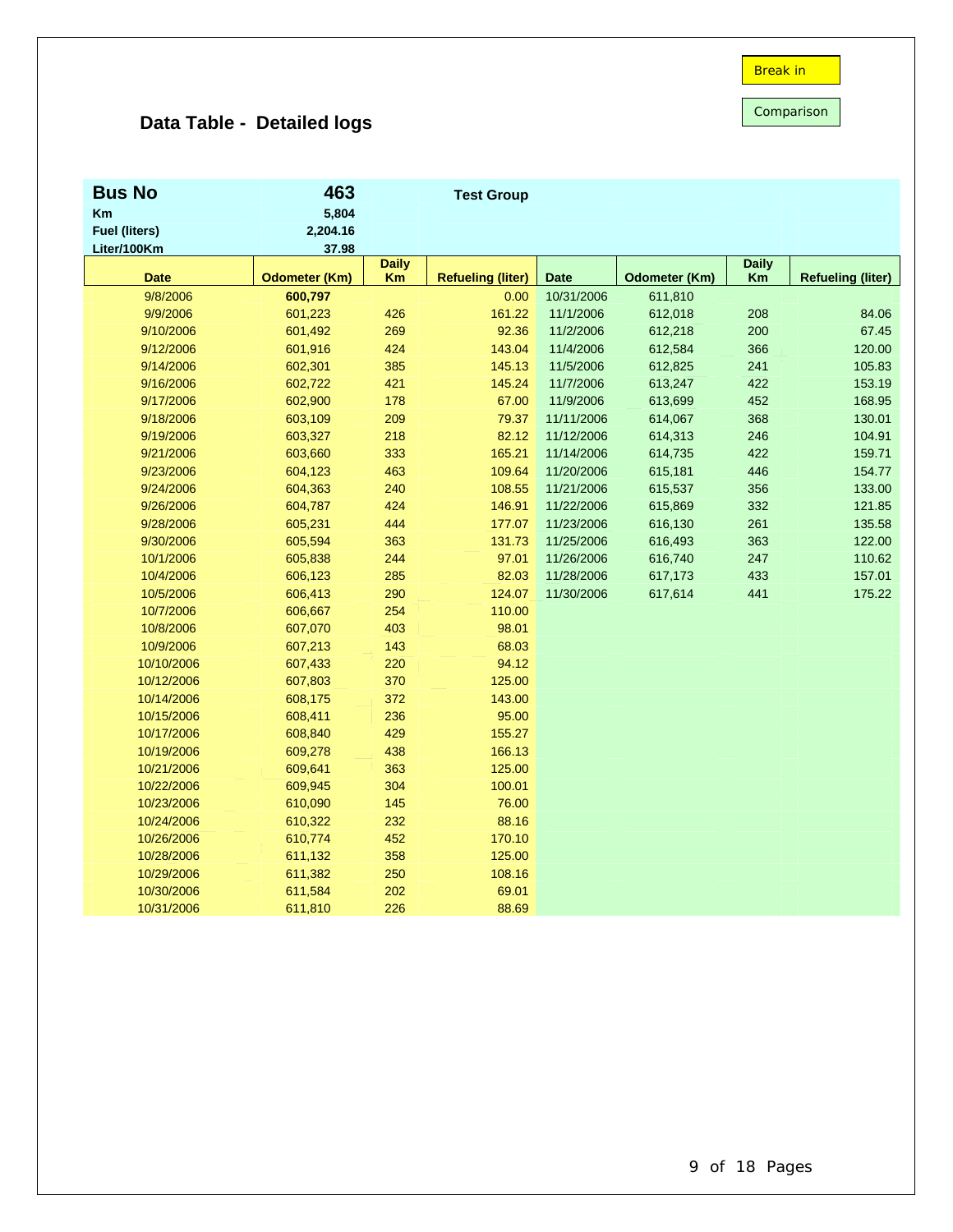| <b>Bus No</b>        | 478                  |                    | <b>Test Group</b>        |             |                      |                    |                          |
|----------------------|----------------------|--------------------|--------------------------|-------------|----------------------|--------------------|--------------------------|
| <b>Km</b>            | 3,421                |                    |                          |             |                      |                    |                          |
| <b>Fuel (liters)</b> | 1,218.84             |                    |                          |             |                      |                    |                          |
| Liter/100Km          | 35.63                |                    |                          |             |                      |                    |                          |
| <b>Date</b>          | <b>Odometer (Km)</b> | <b>Daily</b><br>Km | <b>Refueling (liter)</b> | <b>Date</b> | <b>Odometer (Km)</b> | <b>Daily</b><br>Km | <b>Refueling (liter)</b> |
| 9/7/2006             | 736,094              |                    | 0.00                     | 10/31/2006  | 742,179              |                    |                          |
| 9/8/2006             | 736,351              | 257                | 110.98                   | 11/1/2006   | 742,395              | 216                | 72.62                    |
| 9/10/2006            | 736,643              | 292                | 88.82                    | 11/3/2006   | 742,647              | 252                | 85.83                    |
| 9/12/2006            | 736,932              | 289                | 98.93                    | 11/7/2006   | 742,929              | 282                | 86.88                    |
| 9/14/2006            | 737,299              | 367                | 126.21                   | 11/9/2006   | 743,273              | 344                | 129.00                   |
| 9/15/2006            | 737,546              | 247                | 85.68                    | 11/10/2006  | 743,511              | 238                | 80.00                    |
| 9/18/2006            | 737,926              | 380                | 115.06                   | 11/12/2006  | 743,743              | 232                | 77.01                    |
| 9/20/2006            | 738,214              | 288                | 105.93                   | 11/14/2006  | 743,994              | 251                | 90.01                    |
| 9/22/2006            | 738,500              | 286                | 98.48                    | 11/16/2006  | 744,281              | 287                | 92.70                    |
| 10/3/2006            | 738,806              | 306                | 120.02                   | 11/20/2006  | 744,529              | 248                | 104.16                   |
| 10/4/2006            | 739,017              | 211                | 73.43                    | 11/21/2006  | 744,753              | 224                | 69.26                    |
| 10/5/2006            | 739,231              | 214                | 68.84                    | 11/23/2006  | 745,043              | 290                | 108.00                   |
| 10/9/2006            | 739,544              | 313                | 113.01                   | 11/24/2006  | 745,318              | 275                | 98.37                    |
| 10/10/2006           | 739,785              | 241                | 75.58                    | 11/30/2006  | 745,600              | 282                | 125.00                   |
| 10/12/2006           | 740,074              | 289                | 105.00                   |             |                      |                    |                          |
| 10/13/2006           | 740,347              | 273                | 95.40                    |             |                      |                    |                          |
| 10/17/2006           | 740,646              | 299                | 106.94                   |             |                      |                    |                          |
| 10/19/2006           | 740,932              | 286                | 95.00                    |             |                      |                    |                          |
| 10/23/2006           | 741,144              | 212                | 96.00                    |             |                      |                    |                          |
| 10/25/2006           | 741,485              | 341                | 115.78                   |             |                      |                    |                          |
| 10/27/2006           | 741,825              | 340                | 120.00                   |             |                      |                    |                          |
| 10/31/2006           | 742,179              | 354                | 121.59                   |             |                      |                    |                          |

 $\begin{picture}(180,10) \put(0,0){\line(1,0){10}} \put(10,0){\line(1,0){10}} \put(10,0){\line(1,0){10}} \put(10,0){\line(1,0){10}} \put(10,0){\line(1,0){10}} \put(10,0){\line(1,0){10}} \put(10,0){\line(1,0){10}} \put(10,0){\line(1,0){10}} \put(10,0){\line(1,0){10}} \put(10,0){\line(1,0){10}} \put(10,0){\line(1,0){10}} \put(10,0){\line($ 

a di B

**Registration** 

db

V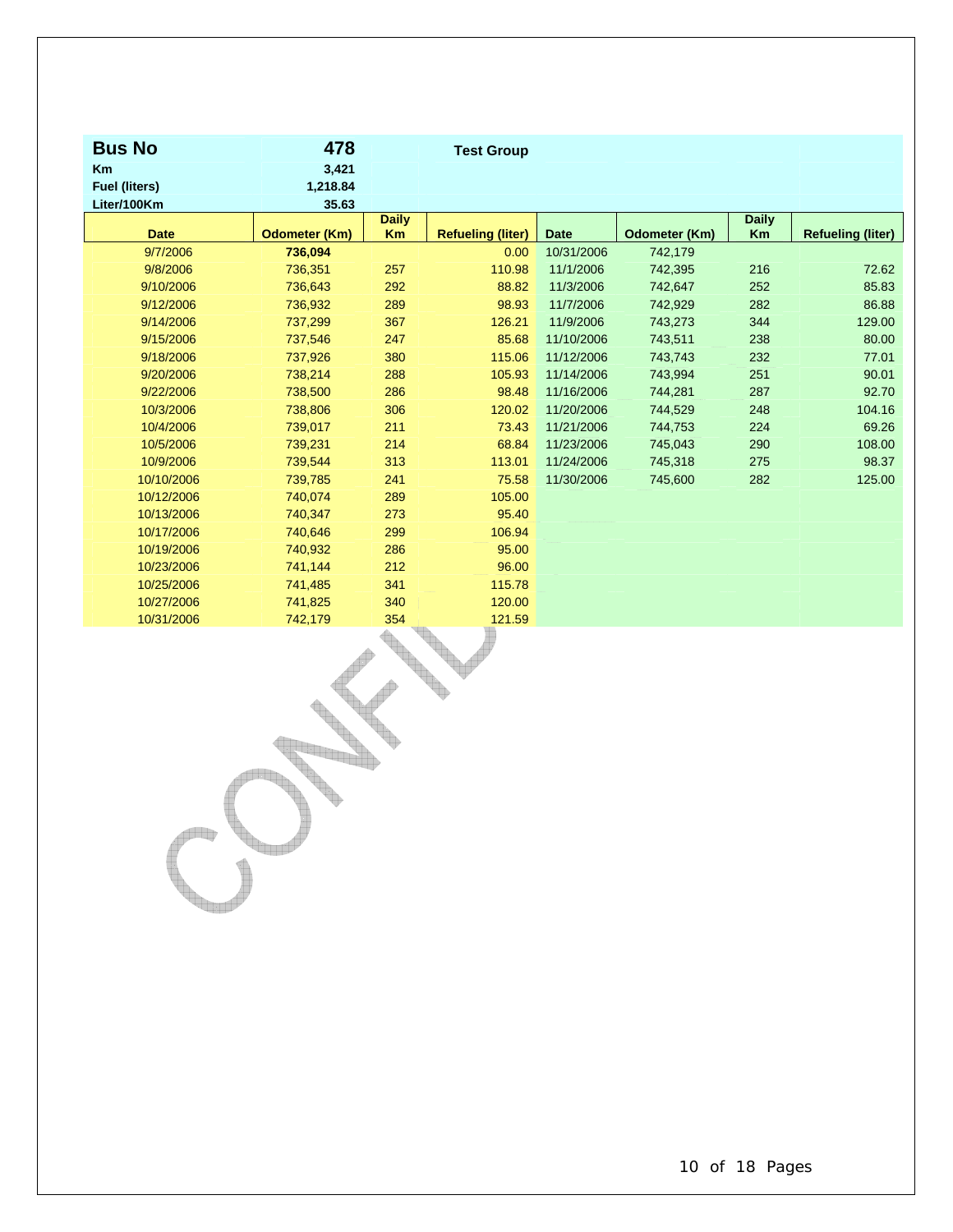| <b>Bus No</b>        | 483                  |                           | <b>Test Group</b>        |             |                      |                    |                          |
|----------------------|----------------------|---------------------------|--------------------------|-------------|----------------------|--------------------|--------------------------|
| <b>Km</b>            | 5,223                |                           |                          |             |                      |                    |                          |
| <b>Fuel (liters)</b> | 1,885.55             |                           |                          |             |                      |                    |                          |
| Liter/100Km          | 36.10                |                           |                          |             |                      |                    |                          |
| <b>Date</b>          | <b>Odometer (Km)</b> | <b>Daily</b><br><b>Km</b> | <b>Refueling (liter)</b> | <b>Date</b> | <b>Odometer (Km)</b> | <b>Daily</b><br>Km | <b>Refueling (liter)</b> |
| 9/7/2006             | 770,423              |                           | 0.00                     | 10/31/2006  | 780,500              |                    |                          |
| 9/7/2006             | 770,476              | 53                        | 46.96                    | 11/2/2006   | 780,822              | 322                | 100.00                   |
| 9/9/2006             | 770,650              | 174                       | 69.22                    | 11/3/2006   | 781,090              | 268                | 104.46                   |
| 9/11/2006            | 771,085              | 435                       | 160.53                   | 11/4/2006   | 781,266              | 176                | 70.16                    |
| 9/12/2006            | 771,286              | 201                       | 73.56                    | 11/5/2006   | 781,508              | 242                | 77.00                    |
| 9/13/2006            | 771,492              | 206                       | 81.07                    | 11/7/2006   | 781,783              | 275                | 110.00                   |
| 9/14/2006            | 771,752              | 260                       | 90.57                    | 11/9/2006   | 782,217              | 434                | 161.94                   |
| 9/16/2006            | 771,984              | 232                       | 100.00                   | 11/10/2006  | 782,498              | 281                | 114.08                   |
| 9/18/2006            | 772,138              | 154                       | 57.47                    | 11/11/2006  | 782,688              | 190                | 63.00                    |
| 9/19/2006            | 772,329              | 191                       | 63.11                    | 11/12/2006  | 782,896              | 208                | 67.03                    |
| 9/20/2006            | 772,618              | 289                       | 94.92                    | 11/15/2006  | 783,347              | 451                | 154.18                   |
| 9/22/2006            | 772,971              | 353                       | 118.13                   | 11/16/2006  | 783,582              | 235                | 94.17                    |
| 9/23/2006            | 773,144              | 173                       | 70.00                    | 11/17/2006  | 783,841              | 259                | 106.92                   |
| 9/25/2006            | 773,487              | 343                       | 97.06                    | 11/18/2006  | 784,035              | 194                | 62.23                    |
| 9/26/2006            | 773,558              | 71                        | 40.00                    | 11/20/2006  | 784,418              | 383                | 110.71                   |
| 9/27/2006            | 773,937              | 379                       | 115.00                   | 11/22/2006  | 784,713              | 295                | 112.77                   |
| 9/28/2006            | 774,318              | 381                       | 126.00                   | 11/23/2006  | 784,912              | 199                | 77.00                    |
| 9/29/2006            | 774,659              | 341                       | 116.36                   | 11/24/2006  | 785,225              | 313                | 110.90                   |
| 9/30/2006            | 774,833              | 174                       | 71.48                    | 11/25/2006  | 785,427              | 202                | 93.00                    |
| 10/2/2006            | 775,261              | 428                       | 141.01                   | 11/27/2006  | 785,723              | 296                | 96.00                    |
| 10/4/2006            | 775,638              | 377                       | 141.00                   |             |                      |                    |                          |
| 10/5/2006            | 775,838              | 200                       | 85.00                    |             |                      |                    |                          |
| 10/6/2006            | 776,081              | 243                       | 64.55                    |             |                      |                    |                          |
| 10/9/2006            | 776,587              | 506                       | 159.01                   |             |                      |                    |                          |
| 10/11/2006           | 776,944              | 357                       | 125.51                   |             |                      |                    |                          |
| 10/12/2006           | 777,177              | 233                       | 80.30                    |             |                      |                    |                          |
| 10/14/2006           | 777,386              | 209                       | 80.13                    |             |                      |                    |                          |
| 10/16/2006           | 777,765              | 379                       | 107.01                   |             |                      |                    |                          |
| 10/18/2006           | 778,066              | 301                       | 96.29                    |             |                      |                    |                          |
| 10/20/2006           | 778,390              | 324                       | 124.12                   |             |                      |                    |                          |
| 10/21/2006           | 778,563              | 173                       | 66.84                    |             |                      |                    |                          |
| 10/23/2006           | 778,878              | 315                       | 118.09                   |             |                      |                    |                          |
| 10/25/2006           | 779,310              | 432                       | 154.63                   |             |                      |                    |                          |
| 10/26/2006           | 779,485              | 175                       | 74.24                    |             |                      |                    |                          |
| 10/28/2006           | 779,914              | 429                       | 145.10                   |             |                      |                    |                          |
| 10/30/2006           | 780,272              | 358                       | 115.02                   |             |                      |                    |                          |
| 10/31/2006           | 780,500              | 228                       | 110.00                   |             |                      |                    |                          |
|                      |                      |                           |                          |             |                      |                    |                          |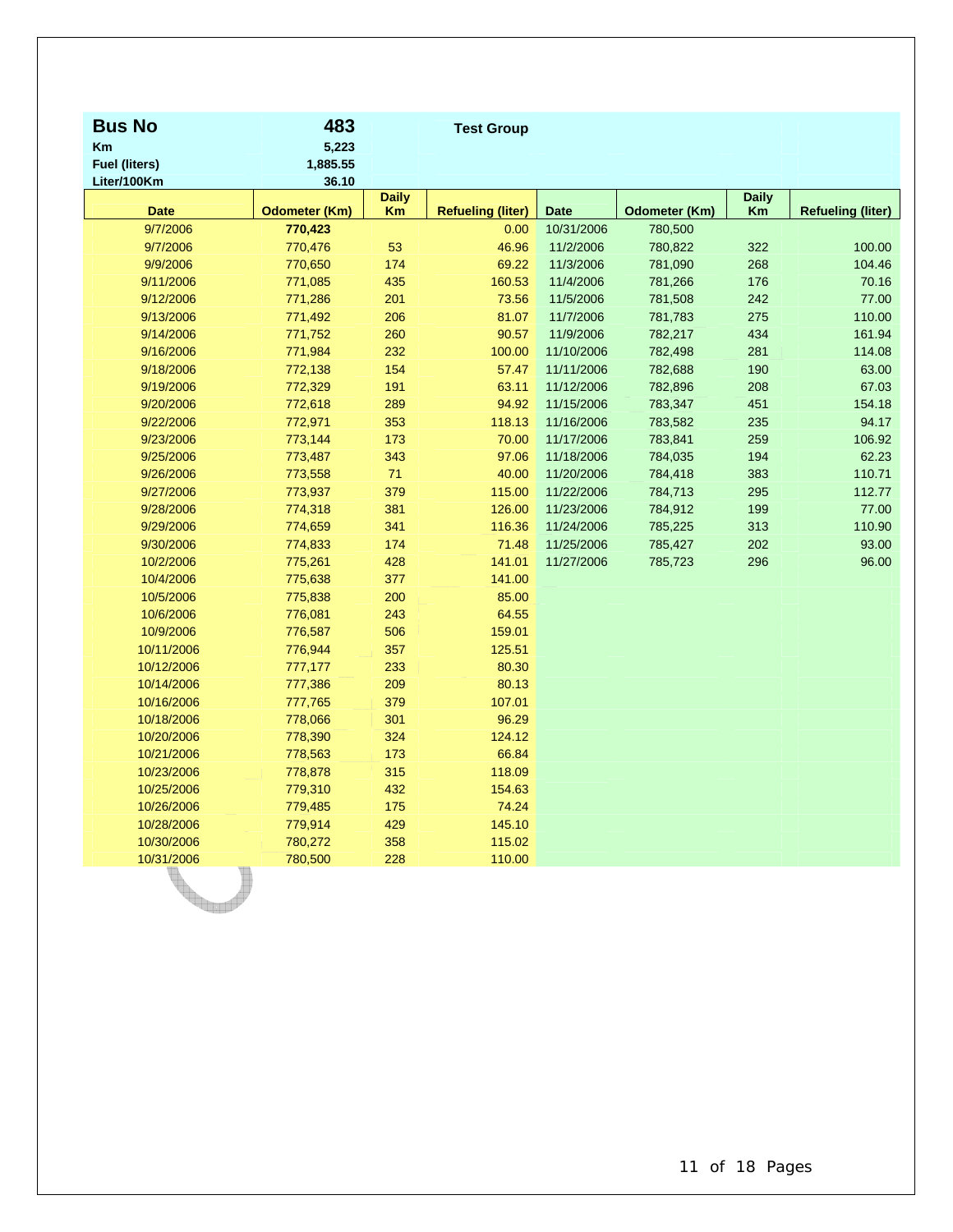| <b>Bus No</b><br>Km          | 486<br>5,820         |              | <b>Test Group</b>        |             |               |              |                          |
|------------------------------|----------------------|--------------|--------------------------|-------------|---------------|--------------|--------------------------|
| Fuel (liters)<br>Liter/100Km | 2,075.94<br>35.67    |              |                          |             |               |              |                          |
|                              |                      | <b>Daily</b> |                          |             |               | <b>Daily</b> |                          |
| <b>Date</b>                  | <b>Odometer (Km)</b> | <b>Km</b>    | <b>Refueling (liter)</b> | <b>Date</b> | Odometer (Km) | Km           | <b>Refueling (liter)</b> |
| 9/7/2006                     | 597,468              |              | 118.98                   | 10/31/2006  | 605,280       |              |                          |
| 9/7/2006                     | 597,521              | 53           | 69.90                    | 11/2/2006   | 605,714       | 434          | 145.00                   |
| 9/9/2006                     | 597,886              | 365          | 82.36                    | 11/3/2006   | 605,975       | 261          | 91.74                    |
| 9/9/2006                     | 597,962              | 76           | 25.97                    | 11/4/2006   | 606,148       | 173          | 63.76                    |
| 9/12/2006                    | 598,362              | 400          | 128.29                   | 11/5/2006   | 606,362       | 214          | 76.03                    |
| 9/13/2006                    | 598,513              | 151          | 60.02                    | 11/7/2006   | 606,697       | 335          | 100.78                   |
| 9/16/2006                    | 598,851              | 338          | 168.54                   | 11/8/2006   | 606,964       | 267          | 96.40                    |
| 9/16/2006                    | 599,134              | 283          | 51.10                    | 11/10/2006  | 607,301       | 337          | 120.01                   |
| 9/18/2006                    | 599,429              | 295          | 93.34                    | 11/11/2006  | 607,559       | 258          | 89.23                    |
| 9/20/2006                    | 599,713              | 284          | 105.45                   | 11/12/2006  | 607,722       | 163          | 60.00                    |
| 9/23/2006                    | 600,249              | 536          | 52.17                    | 11/13/2006  | 608,028       | 306          | 103.01                   |
| 9/26/2006                    | 600,667              | 418          | 156.31                   | 11/15/2006  | 608,291       | 263          | 105.72                   |
| 9/27/2006                    | 600,917              | 250          | 92.10                    | 11/16/2006  | 608,517       | 226          | 86.00                    |
| 9/30/2006                    | 601,408              | 491          | 155.01                   | 11/17/2006  | 608,747       | 230          | 92.63                    |
| 10/12/2006                   | 601,610              | 202          | 74.55                    | 11/18/2006  | 608,855       | 108          | 37.00                    |
| 10/13/2006                   | 601,819              | 209          | 69.35                    | 11/19/2006  | 609,030       | 175          | 62.00                    |
| 10/14/2006                   | 602,045              | 226          | 70.00                    | 11/21/2006  | 609,488       | 458          | 145.19                   |
| 10/15/2006                   | 602,261              | 216          | 52.82                    | 11/23/2006  | 609,894       | 406          | 152.12                   |
| 10/17/2006                   | 602,554              | 293          | 108.82                   | 11/26/2006  | 610,266       | 372          | 145.00                   |
| 10/18/2006                   | 602,809              | 255          | 85.72                    | 11/28/2006  | 610,638       | 372          | 127.32                   |
| 10/20/2006                   | 603,136              | 327          | 116.58                   | 11/30/2006  | 611,100       | 462          | 177.00                   |
| 10/21/2006                   | 603,358              | 222          | 70.01                    |             |               |              |                          |
| 10/22/2006                   | 603,548              | 190          | 69.00                    |             |               |              |                          |
| 10/24/2006                   | 603,949              | 401          | 117.71                   |             |               |              |                          |
| 10/26/2006                   | 604,373              | 424          | 138.53                   |             |               |              |                          |
| 10/27/2006                   | 604,600              | 227          | 77.34                    |             |               |              |                          |
| 10/28/2006                   | 604,759              | 159          | 62.74                    |             |               |              |                          |
| 10/29/2006                   | 604,917              | 158          | 55.23                    |             |               |              |                          |
| 10/31/2006                   | 605,280              | 363          | 107.13                   |             |               |              |                          |

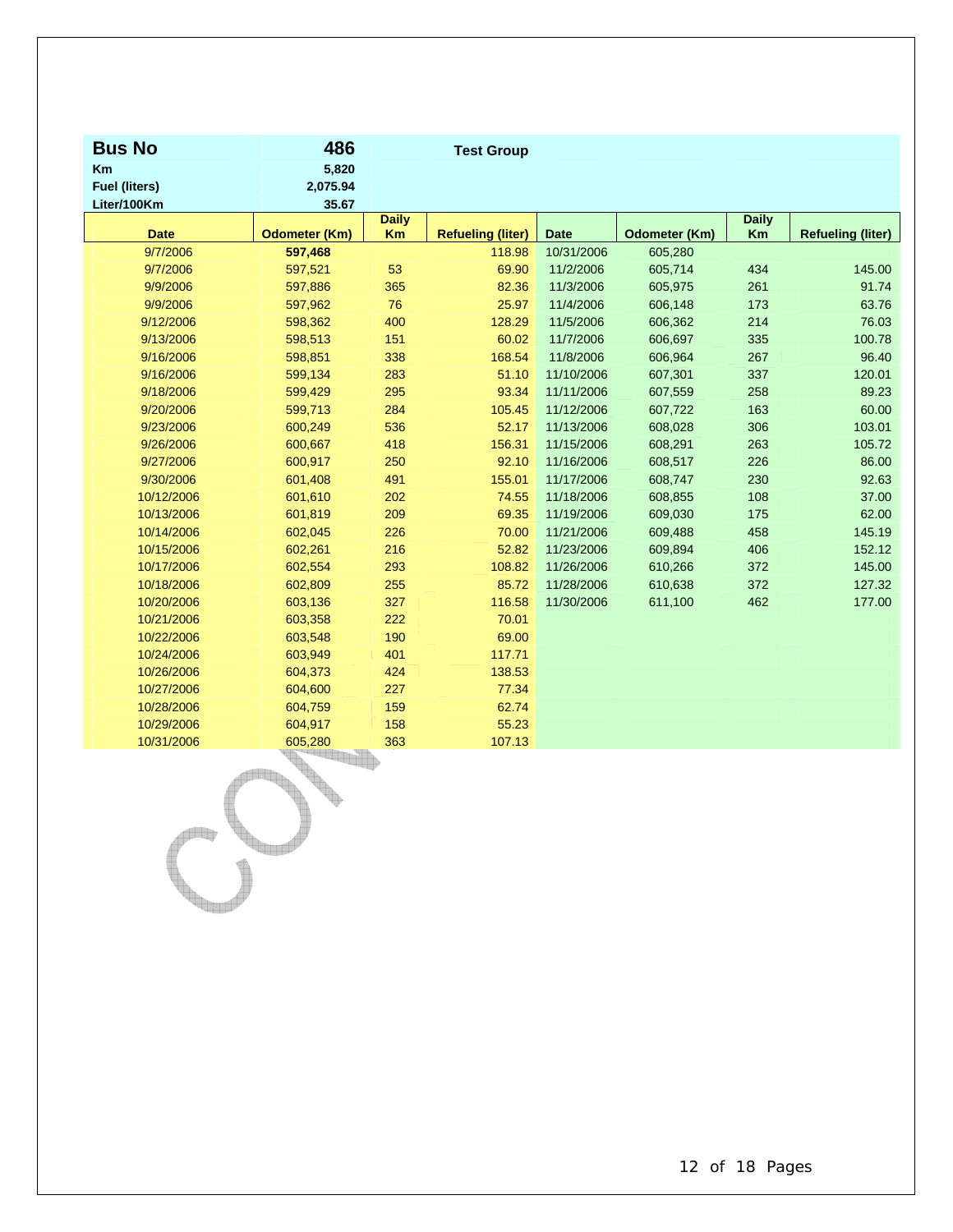| <b>Bus No</b>        | 487                  |                    | <b>Test Group</b>        |             |               |                    |                          |
|----------------------|----------------------|--------------------|--------------------------|-------------|---------------|--------------------|--------------------------|
| Km                   | 5,549                |                    |                          |             |               |                    |                          |
| <b>Fuel (liters)</b> | 1,922.17             |                    |                          |             |               |                    |                          |
| Liter/100Km          | 34.64                |                    |                          |             |               |                    |                          |
| <b>Date</b>          | <b>Odometer (Km)</b> | <b>Daily</b><br>Km | <b>Refueling (liter)</b> | <b>Date</b> | Odometer (Km) | <b>Daily</b><br>Km | <b>Refueling (liter)</b> |
| 9/7/2006             | 823,354              |                    | 0.00                     | 10/31/2006  | 833,893       |                    |                          |
| 9/8/2006             | 823,452              | 98                 | 103.65                   | 11/2/2006   | 834,340       | 447                | 148.00                   |
| 9/9/2006             | 823,756              | 304                | 102.06                   | 11/3/2006   | 834,586       | 246                | 105.00                   |
| 9/11/2006            | 824,222              | 466                | 152.80                   | 11/4/2006   | 834,742       | 156                | 40.00                    |
| 9/12/2006            | 824,337              | 115                | 55.00                    | 11/5/2006   | 834,936       | 194                | 52.45                    |
| 9/13/2006            | 824,705              | 368                | 124.81                   | 11/6/2006   | 835,122       | 186                | 80.00                    |
| 9/15/2006            | 825,046              | 341                | 119.00                   | 11/10/2006  | 835,590       | 468                | 151.48                   |
| 9/16/2006            | 825,274              | 228                | 89.00                    | 11/11/2006  | 835,812       | 222                | 75.01                    |
| 9/17/2006            | 825,546              | 272                | 74.00                    | 11/12/2006  | 836,074       | 262                | 68.57                    |
| 9/20/2006            | 826,030              | 484                | 151.51                   | 11/14/2006  | 836,361       | 287                | 115.58                   |
| 9/22/2006            | 826,572              | 542                | 182.52                   | 11/16/2006  | 836,727       | 366                | 130.00                   |
| 9/23/2006            | 826,768              | 196                | 58.29                    | 11/18/2006  | 837,156       | 429                | 170.12                   |
| 9/24/2006            | 827,035              | 267                | 86.00                    | 11/19/2006  | 837,324       | 168                | 45.00                    |
| 9/26/2006            | 827,320              | 285                | 100.00                   | 11/21/2006  | 837,684       | 360                | 117.46                   |
| 9/27/2006            | 827,635              | 315                | 102.44                   | 11/23/2006  | 838,068       | 384                | 135.01                   |
| 10/1/2006            | 827,770              | 135                | 57.33                    | 11/24/2006  | 838,297       | 229                | 76.00                    |
| 10/3/2006            | 828,147              | 377                | 130.39                   | 11/26/2006  | 838,720       | 423                | 138.13                   |
| 10/5/2006            | 828,467              | 320                | 106.41                   | 11/28/2006  | 839,125       | 405                | 145.00                   |
| 10/7/2006            | 828,908              | 441                | 134.01                   | 11/30/2006  | 839,442       | 317                | 129.36                   |
| 10/8/2006            | 829,238              | 330                | 108.05                   |             |               |                    |                          |
| 10/9/2006            | 829,379              | 141                | 53.01                    |             |               |                    |                          |
| 10/11/2006           | 829,718              | 339                | 114.18                   |             |               |                    |                          |
| 10/13/2006           | 830,141              | 423                | 149.00                   |             |               |                    |                          |
| 10/14/2006           | 830,413              | 272                | 85.60                    |             |               |                    |                          |
| 10/15/2006           | 830,556              | 143                | 56.27                    |             |               |                    |                          |
| 10/17/2006           | 830,976              | 420                | 143.00                   |             |               |                    |                          |
| 10/18/2006           | 831,238              | 262                | 120.01                   |             |               |                    |                          |
| 10/21/2006           | 831,660              | 422                | 137.00                   |             |               |                    |                          |
| 10/22/2006           | 832,023              | 363                | 118.06                   |             |               |                    |                          |
| 10/24/2006           | 832,379              | 356                | 135.31                   |             |               |                    |                          |
| 10/25/2006           | 832,752              | 373                | 160.00                   |             |               |                    |                          |
| 10/27/2006           | 833,165              | 413                | 136.00                   |             |               |                    |                          |
| 10/28/2006           | 833,395              | 230                | 70.00                    |             |               |                    |                          |
| 10/29/2006           | 833,557              | 162                | 55.98                    |             |               |                    |                          |
| 10/31/2006           | 833,893              | 336                | 117.04                   |             |               |                    |                          |
|                      |                      |                    |                          |             |               |                    |                          |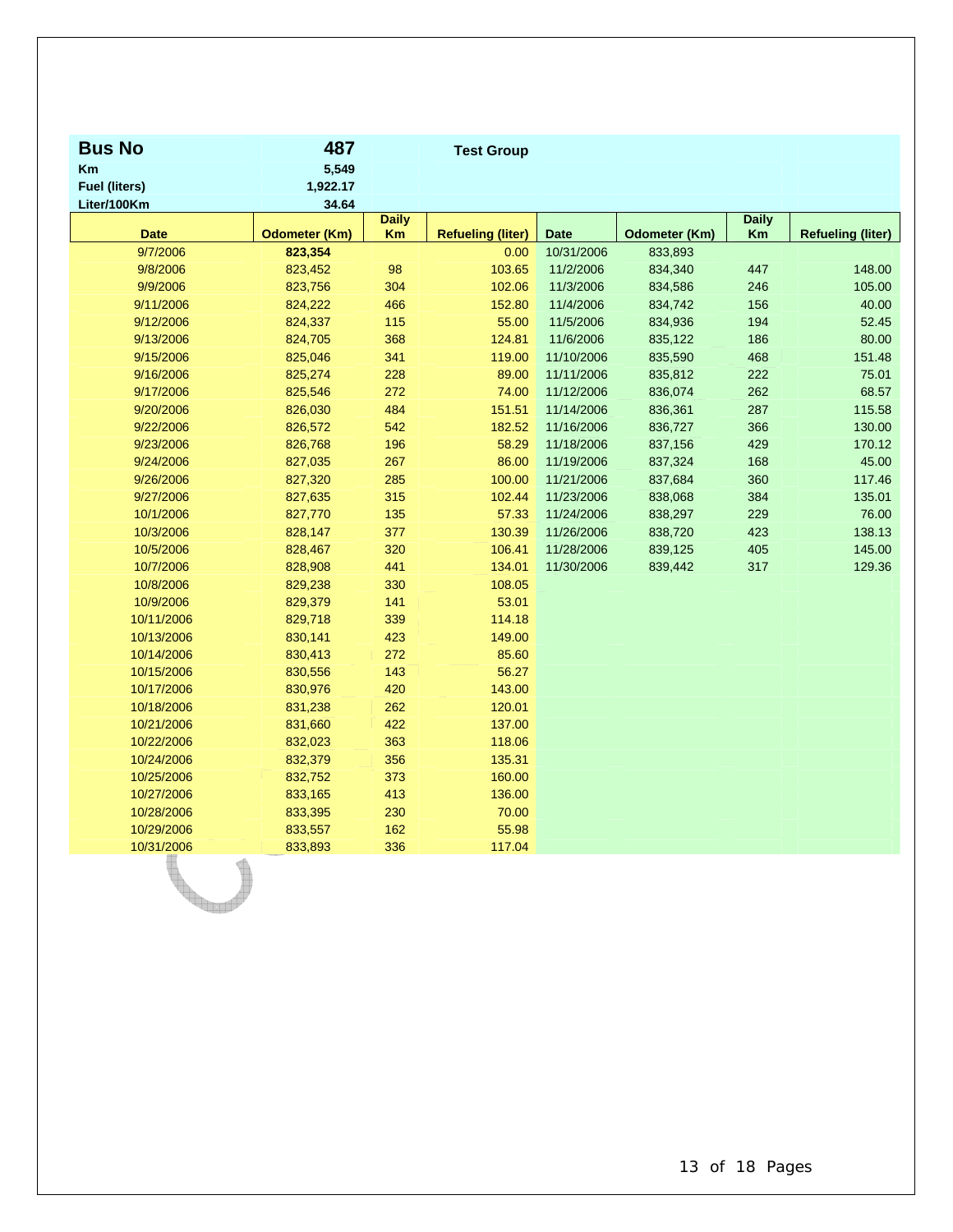| <b>Bus No</b>        | 470                  |              | <b>Control</b><br>Group  |             |                      |              |                          |
|----------------------|----------------------|--------------|--------------------------|-------------|----------------------|--------------|--------------------------|
| Km                   | 5,544                |              |                          |             |                      |              |                          |
| <b>Fuel (liters)</b> | 1,994.94             |              |                          |             |                      |              |                          |
| Liter/100Km          | 35.98                |              |                          |             |                      |              |                          |
|                      |                      | <b>Daily</b> |                          |             |                      | <b>Daily</b> |                          |
| <b>Date</b>          | <b>Odometer (Km)</b> | Km           | <b>Refueling (liter)</b> | <b>Date</b> | <b>Odometer (Km)</b> | Km           | <b>Refueling (liter)</b> |
| 9/13/2006            | 523,989              |              |                          | 10/30/2006  | 533,039              |              |                          |
| 9/14/2006            | 524,377              | 388          | 126.00                   | 11/1/2006   | 533,390              | 351          | 131.00                   |
| 9/16/2006            | 525,005              | 628          | 213.68                   | 11/3/2006   | 533,727              | 337          | 125.01                   |
| 9/17/2006            | 525,171              | 166          | 59.97                    | 11/4/2006   | 534,063              | 336          | 104.13                   |
| 9/19/2006            | 525,540              | 369          | 85.02                    | 11/5/2006   | 534,209              | 146          | 57.01                    |
| 9/20/2006            | 525,864              | 324          | 100.82                   | 11/8/2006   | 534,390              | 181          | 70.85                    |
| 9/21/2006            | 525,996              | 132          | 56.53                    | 11/10/2006  | 534,708              | 318          | 115.00                   |
| 9/22/2006            | 526,255              | 259          | 76.18                    | 11/10/2006  | 534,781              | 73           | 43.37                    |
| 9/23/2006            | 526,442              | 187          | 54.05                    | 11/11/2006  | 534,933              | 152          | 50.00                    |
| 9/24/2006            | 526,655              | 213          | 62.16                    | 11/12/2006  | 535,145              | 212          | 75.00                    |
| 9/25/2006            | 526,878              | 223          | 76.11                    | 11/14/2006  | 535,589              | 444          | 138.91                   |
| 9/27/2006            | 527,079              | 201          | 66.69                    | 11/15/2006  | 535,852              | 263          | 88.56                    |
| 9/28/2006            | 527,194              | 115          | 51.58                    | 11/16/2006  | 536,046              | 194          | 87.85                    |
| 9/30/2006            | 527,471              | 277          | 96.57                    | 11/18/2006  | 536,448              | 402          | 130.00                   |
| 10/2/2006            | 528,025              | 554          | 159.78                   | 11/19/2006  | 536,713              | 265          | 103.04                   |
| 10/6/2006            | 528,472              | 447          | 180.87                   | 11/21/2006  | 537,169              | 456          | 168.31                   |
| 10/6/2006            | 528,619              | 147          | 58.10                    | 11/23/2006  | 537,522              | 353          | 119.00                   |
| 10/7/2006            | 528,766              | 147          | 46.75                    | 11/24/2006  | 537,653              | 131          | 62.00                    |
| 10/8/2006            | 528,909              | 143          | 40.00                    | 11/25/2006  | 537,972              | 319          | 100.00                   |
| 10/10/2006           | 529,447              | 538          | 171.08                   | 11/26/2006  | 538,136              | 164          | 67.42                    |
| 10/11/2006           | 529,551              | 104          | 46.93                    | 11/28/2006  | 538,374              | 238          | 87.19                    |
| 10/12/2006           | 529,649              | 98           | 34.86                    | 11/29/2006  | 538,583              | 209          | 71.29                    |
| 10/13/2006           | 529,875              | 226          | 76.00                    |             |                      |              |                          |
| 10/13/2006           | 530,027              | 152          | 51.45                    |             |                      |              |                          |
| 10/15/2006           | 530,356              | 329          | 93.00                    |             |                      |              |                          |
| 10/18/2006           | 530,829              | 473          | 235.01                   |             |                      |              |                          |
| 10/19/2006           | 531,122              | 293          | 75.00                    |             |                      |              |                          |
| 10/20/2006           | 531,279              | 157          | 39.22                    |             |                      |              |                          |
| 10/23/2006           | 531,516              | 237          | 95.00                    |             |                      |              |                          |
| 10/24/2006           | 531,767              | 251          | 84.67                    |             |                      |              |                          |
| 10/25/2006           | 532,020              | 253          | 81.02                    |             |                      |              |                          |
| 10/26/2006           | 532,189              | 169          | 65.41                    |             |                      |              |                          |
| 10/27/2006           | 532,543              | 354          | 109.16                   |             |                      |              |                          |
| 10/28/2006           | 532,690              | 147          | 56.77                    |             |                      |              |                          |
| 10/29/2006           | 532,835              | 145          | 48.00                    |             |                      |              |                          |
| 10/30/2006           | 533,039              | 204          | 71.27                    |             |                      |              |                          |

14 of 18 Pages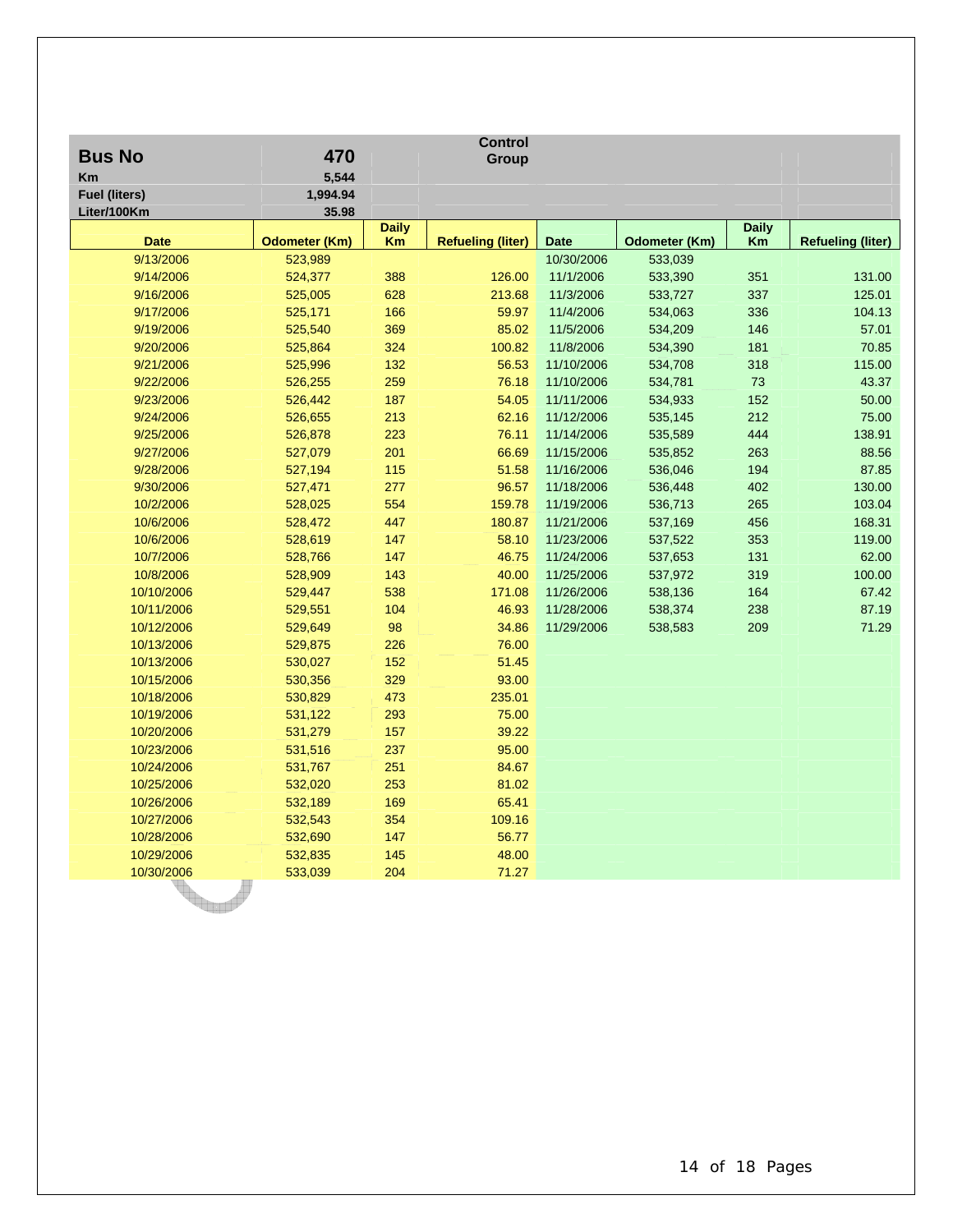| <b>Bus No</b>        | 474                  |              | <b>Control</b><br>Group  |             |               |              |                          |
|----------------------|----------------------|--------------|--------------------------|-------------|---------------|--------------|--------------------------|
| Km                   | 5,098                |              |                          |             |               |              |                          |
| <b>Fuel (liters)</b> | 1,977.78             |              |                          |             |               |              |                          |
| Liter/100Km          | 38.80                |              |                          |             |               |              |                          |
|                      |                      | <b>Daily</b> |                          |             |               | <b>Daily</b> |                          |
| <b>Date</b>          | <b>Odometer (Km)</b> | Km           | <b>Refueling (liter)</b> | <b>Date</b> | Odometer (Km) | Km           | <b>Refueling (liter)</b> |
| 9/7/2006             | 489,120              |              |                          | 10/29/2006  | 499,246       |              |                          |
| 9/8/2006             | 489,318              | 198          | 70.32                    | 11/3/2006   | 499,417       | 171          | 65.99                    |
| 9/9/2006             | 489,491              | 173          | 70.90                    | 11/4/2006   | 499,646       | 229          | 77.01                    |
| 9/11/2006            | 489,833              | 342          | 109.16                   | 11/6/2006   | 499,959       | 313          | 97.00                    |
| 9/12/2006            | 489,987              | 154          | 57.01                    | 11/8/2006   | 500,296       | 337          | 148.11                   |
| 9/13/2006            | 490,213              | 226          | 65.79                    | 11/9/2006   | 500,458       | 162          | 72.00                    |
| 9/14/2006            | 490,344              | 131          | 57.30                    | 11/10/2006  | 500,617       | 159          | 67.00                    |
| 9/15/2006            | 490,486              | 142          | 80.86                    | 11/11/2006  | 500,840       | 223          | 75.66                    |
| 9/16/2006            | 490,779              | 293          | 63.70                    | 11/13/2006  | 501,175       | 335          | 125.00                   |
| 9/17/2006            | 491,167              | 388          | 131.96                   | 11/14/2006  | 501,345       | 170          | 69.57                    |
| 9/18/2006            | 491,342              | 175          | 55.33                    | 11/15/2006  | 501,639       | 294          | 91.14                    |
| 9/19/2006            | 491,624              | 282          | 59.26                    | 11/16/2006  | 501,769       | 130          | 64.34                    |
| 9/20/2006            | 491,754              | 130          | 76.92                    | 11/18/2006  | 502,160       | 391          | 127.52                   |
| 9/23/2006            | 491,995              | 241          | 87.08                    | 11/19/2006  | 502,371       | 211          | 80.54                    |
| 9/25/2006            | 492,355              | 360          | 113.25                   | 11/20/2006  | 502,506       | 135          | 65.00                    |
| 9/27/2006            | 492,610              | 255          | 97.50                    | 11/22/2006  | 502,859       | 353          | 123.20                   |
| 9/28/2006            | 492,830              | 220          | 82.53                    | 11/23/2006  | 503,000       | 141          | 56.98                    |
| 9/29/2006            | 493,122              | 292          | 130.17                   | 11/24/2006  | 503,196       | 196          | 70.00                    |
| 9/30/2006            | 493,292              | 170          | 62.65                    | 11/25/2006  | 503,381       | 185          | 103.01                   |
| 10/2/2006            | 493,723              | 431          | 140.63                   | 11/26/2006  | 503,598       | 217          | 70.21                    |
| 10/3/2006            | 493,908              | 185          | 70.00                    | 11/27/2006  | 503,716       | 118          | 60.00                    |
| 10/4/2006            | 494,167              | 259          | 94.84                    | 11/28/2006  | 503,981       | 265          | 98.50                    |
| 10/5/2006            | 494,322              | 155          | 50.00                    | 11/30/2006  | 504,344       | 363          | 170.00                   |
| 10/7/2006            | 494,714              | 392          | 125.16                   |             |               |              |                          |
| 10/9/2006            | 495,093              | 379          | 134.94                   |             |               |              |                          |
| 10/10/2006           | 495,218              | 125          | 44.64                    |             |               |              |                          |
| 10/11/2006           | 495,537              | 319          | 123.72                   |             |               |              |                          |
| 10/13/2006           | 495,963              | 426          | 170.04                   |             |               |              |                          |
| 10/14/2006           | 496,221              | 258          | 81.02                    |             |               |              |                          |
| 10/16/2006           | 496,519              | 298          | 105.52                   |             |               |              |                          |
| 10/18/2006           | 496,945              | 426          | 182.00                   |             |               |              |                          |
| 10/20/2006           | 497,282              | 337          | 110.57                   |             |               |              |                          |
| 10/21/2006           | 497,593              | 311          | 93.02                    |             |               |              |                          |
| 10/23/2006           | 497,973              | 380          | 130.00                   |             |               |              |                          |
| 10/25/2006           | 498,358              | 385          | 135.48                   |             |               |              |                          |
| 10/27/2006           | 498,675              | 317          | 112.01                   |             |               |              |                          |
| 10/28/2006           | 499,099              | 424          | 150.01                   |             |               |              |                          |
| 10/29/2006           | 499,246              | 147          | 50.00                    |             |               |              |                          |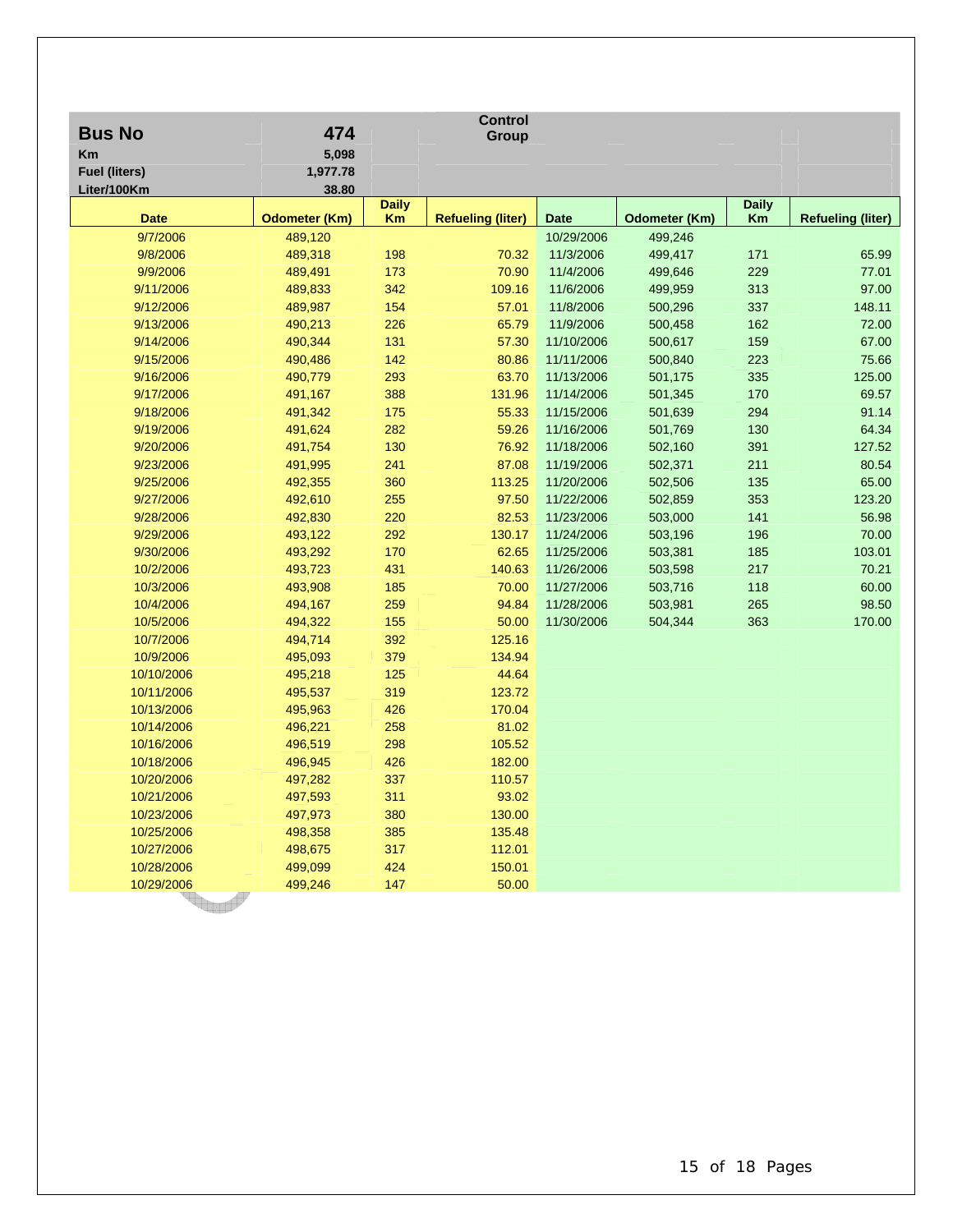| <b>Bus No</b>        | 480                  |                    | <b>Control</b><br>Group  |             |               |                    |                          |
|----------------------|----------------------|--------------------|--------------------------|-------------|---------------|--------------------|--------------------------|
| Km                   | 5,358                |                    |                          |             |               |                    |                          |
| <b>Fuel (liters)</b> | 1,893.38             |                    |                          |             |               |                    |                          |
| Liter/100Km          | 35.34                |                    |                          |             |               |                    |                          |
| <b>Date</b>          | <b>Odometer (Km)</b> | <b>Daily</b><br>Km | <b>Refueling (liter)</b> | <b>Date</b> | Odometer (Km) | <b>Daily</b><br>Km | <b>Refueling (liter)</b> |
| 9/6/2006             | 783,026              |                    |                          | 10/31/2006  | 793,974       |                    |                          |
| 9/8/2006             | 783,303              | 277                | 80.00                    | 11/4/2006   | 794,200       | 226                | 86.01                    |
| 9/9/2006             | 783,524              | 221                | 72.05                    | 11/5/2006   | 794,444       | 244                | 63.63                    |
| 9/10/2006            | 783,727              | 203                | 56.04                    | 11/6/2006   | 794,658       | 214                | 65.65                    |
| 9/11/2006            | 783,861              | 134                | 56.83                    | 11/9/2006   | 794,963       | 305                | 130.00                   |
| 9/11/2006            | 784,020              | 159                | 44.37                    | 11/10/2006  | 795,193       | 230                | 79.00                    |
| 9/12/2006            | 784,282              | 262                | 71.94                    | 11/12/2006  | 795,622       | 429                | 170.00                   |
| 9/14/2006            | 784,591              | 309                | 94.06                    | 11/13/2006  | 796,012       | 390                | 120.00                   |
| 9/17/2006            | 785,043              | 452                | 150.00                   | 11/14/2006  | 796,235       | 223                | 85.78                    |
| 9/18/2006            | 785,450              | 407                | 90.97                    | 11/15/2006  | 796,339       | 104                | 54.52                    |
| 9/21/2006            | 785,895              | 445                | 159.18                   | 11/15/2006  | 796,458       | 119                | 47.00                    |
| 9/22/2006            | 786,121              | 226                | 63.02                    | 11/16/2006  | 796,532       | 74                 | 41.25                    |
| 9/23/2006            | 786,383              | 262                | 76.29                    | 11/17/2006  | 796,797       | 265                | 52.35                    |
| 9/25/2006            | 786,513              | 130                | 46.08                    | 11/18/2006  | 796,954       | 157                | 68.38                    |
| 9/26/2006            | 786,705              | 192                | 49.05                    | 11/19/2006  | 797,164       | 210                | 67.01                    |
| 9/27/2006            | 786,892              | 187                | 66.31                    | 11/21/2006  | 797,441       | 277                | 109.32                   |
| 9/29/2006            | 787,215              | 323                | 112.96                   | 11/22/2006  | 797,690       | 249                | 92.48                    |
| 9/30/2006            | 787,450              | 235                | 58.02                    | 11/23/2006  | 797,838       | 148                | 100.00                   |
| 10/1/2006            | 787,643              | 193                | 61.00                    | 11/25/2006  | 798,510       | 672                | 197.00                   |
| 10/2/2006            | 787,910              | 267                | 85.37                    | 11/27/2006  | 798,694       | 184                | 56.92                    |
| 10/3/2006            | 788,057              | 147                | 58.58                    | 11/28/2006  | 798,907       | 213                | 67.08                    |
| 10/4/2006            | 788,254              | 197                | 83.70                    | 11/30/2006  | 799,332       | 425                | 140.00                   |
| 10/5/2006            | 788,536              | 282                | 90.00                    |             |               |                    |                          |
| 10/6/2006            | 788,687              | 151                | 65.00                    |             |               |                    |                          |
| 10/8/2006            | 789,054              | 367                | 105.01                   |             |               |                    |                          |
| 10/9/2006            | 789,342              | 288                | 77.21                    |             |               |                    |                          |
| 10/10/2006           | 789,469              | 127                | 56.62                    |             |               |                    |                          |
| 10/11/2006           | 789,743              | 274                | 90.77                    |             |               |                    |                          |
| 10/13/2006           | 790,203              | 460                | 137.42                   |             |               |                    |                          |
| 10/14/2006           | 790,500              | 297                | 96.54                    |             |               |                    |                          |
| 10/15/2006           | 790,712              | 212                | 71.55                    |             |               |                    |                          |
| 10/17/2006           | 791,154              | 442                | 140.33                   |             |               |                    |                          |
| 10/19/2006           | 791,511              | 357                | 121.48                   |             |               |                    |                          |
| 10/21/2006           | 791,814              | 303                | 116.02                   |             |               |                    |                          |
| 10/22/2006           | 792,015              | 201                | 65.69                    |             |               |                    |                          |
| 10/24/2006           | 792,275              | 260                | 92.47                    |             |               |                    |                          |
| 10/26/2006           | 792,688              | 413                | 152.00                   |             |               |                    |                          |
| 10/27/2006           | 792,903              | 215                | 85.00                    |             |               |                    |                          |
| 10/27/2006           | 793,023              | 120                | 36.32                    |             |               |                    |                          |
| 10/28/2006           | 793,290              | 267                | 91.03                    |             |               |                    |                          |
| 10/29/2006           | 793,477              | 187                | 57.14                    |             |               |                    |                          |
| 10/30/2006           | 793,691              | 214                | 62.49                    |             |               |                    |                          |
| 10/31/2006           | 793,974              | 283                | 90.11                    |             |               |                    |                          |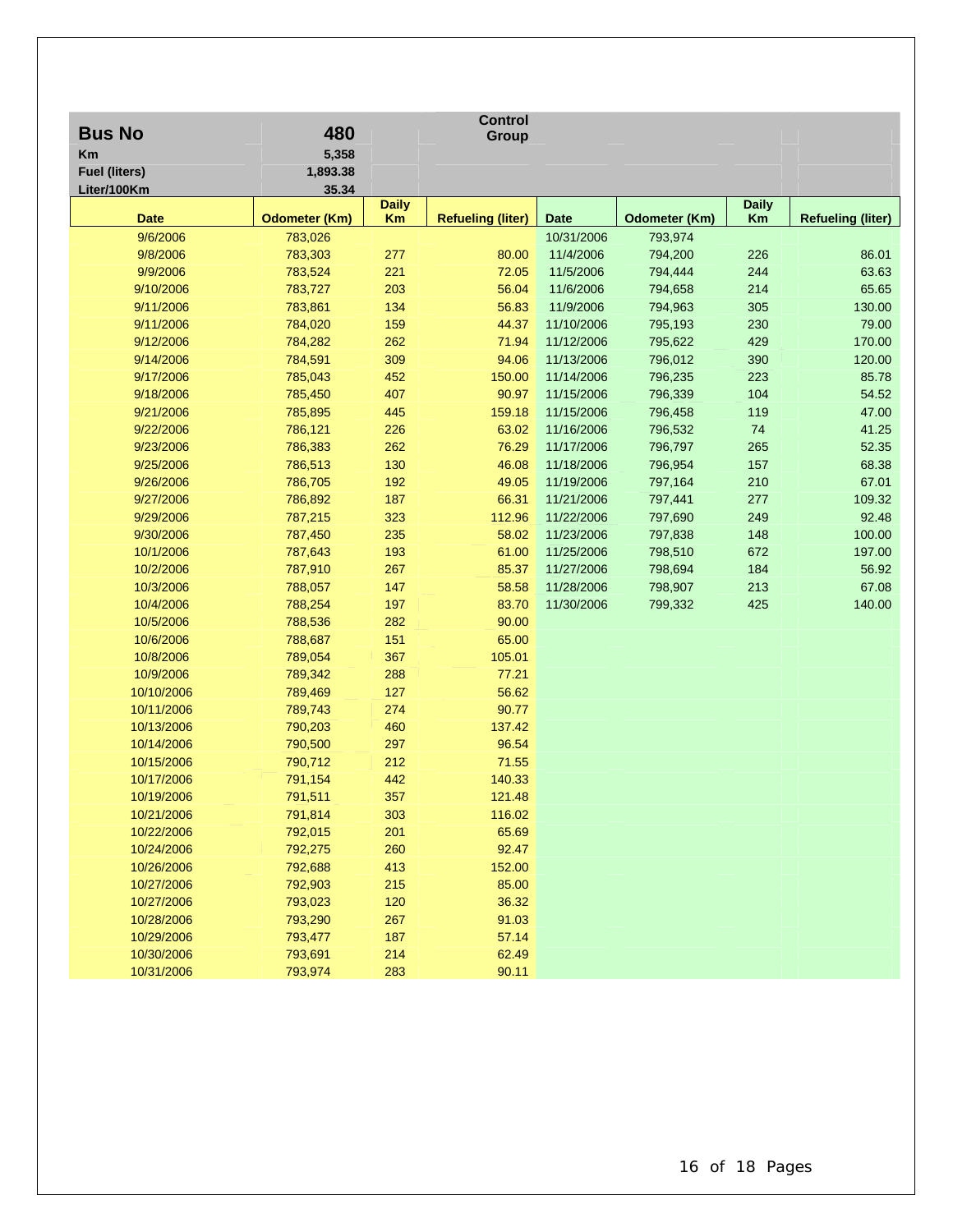| <b>Bus No</b>        | 481                  |              | <b>Control</b><br>Group  |             |               |              |                          |
|----------------------|----------------------|--------------|--------------------------|-------------|---------------|--------------|--------------------------|
| Km                   | 5,122                |              |                          |             |               |              |                          |
| <b>Fuel (liters)</b> | 1,898.08             |              |                          |             |               |              |                          |
| Liter/100Km          | 37.06                |              |                          |             |               |              |                          |
|                      |                      | <b>Daily</b> |                          |             |               | <b>Daily</b> |                          |
| <b>Date</b>          | <b>Odometer (Km)</b> | Km           | <b>Refueling (liter)</b> | <b>Date</b> | Odometer (Km) | Km           | <b>Refueling (liter)</b> |
| 9/7/2006             | 665,897              |              |                          | 10/30/2006  | 675,206       |              |                          |
| 9/8/2006             | 666,080              | 183          | 76.88                    | 11/2/2006   | 675,613       | 407          | 145.00                   |
| 9/9/2006             | 666,479              | 399          | 93.00                    | 11/3/2006   | 675,962       | 349          | 115.00                   |
| 9/11/2006            | 666,891              | 412          | 143.34                   | 11/4/2006   | 676,166       | 204          | 85.77                    |
| 9/12/2006            | 667,037              | 146          | 53.12                    | 11/6/2006   | 676,327       | 161          | 65.00                    |
| 9/13/2006            | 667,183              | 146          | 52.92                    | 11/7/2006   | 676,565       | 238          | 79.17                    |
| 9/14/2006            | 667,327              | 144          | 49.57                    | 11/8/2006   | 676,803       | 238          | 84.41                    |
| 9/18/2006            | 667,799              | 472          | 147.00                   | 11/9/2006   | 677,042       | 239          | 80.00                    |
| 9/19/2006            | 668,024              | 225          | 79.35                    | 11/10/2006  | 677,280       | 238          | 88.00                    |
| 9/21/2006            | 668,514              | 490          | 161.86                   | 11/12/2006  | 677,683       | 403          | 140.00                   |
| 9/22/2006            | 668,730              | 216          | 79.81                    | 11/13/2006  | 677,879       | 196          | 77.79                    |
| 9/23/2006            | 669,072              | 342          | 98.01                    | 11/14/2006  | 678,117       | 238          | 74.82                    |
| 9/24/2006            | 669,160              | 88           | 44.00                    | 11/15/2006  | 678,356       | 239          | 81.24                    |
| 9/25/2006            | 669,470              | 310          | 83.26                    | 11/16/2006  | 678,596       | 240          | 85.00                    |
| 9/26/2006            | 669,664              | 194          | 62.08                    | 11/17/2006  | 678,835       | 239          | 85.00                    |
| 9/27/2006            | 669,816              | 152          | 72.44                    | 11/20/2006  | 679,223       | 388          | 150.00                   |
| 9/29/2006            | 670,149              | 333          | 113.51                   | 11/21/2006  | 679,415       | 192          | 85.82                    |
| 9/30/2006            | 670,339              | 190          | 67.70                    | 11/27/2006  | 679,795       | 380          | 160.00                   |
| 10/2/2006            | 670,584              | 245          | 75.38                    | 11/28/2006  | 679,972       | 177          | 73.06                    |
| 10/3/2006            | 670,776              | 192          | 79.68                    | 11/30/2006  | 680,328       | 356          | 143.00                   |
| 10/4/2006            | 670,981              | 205          | 68.34                    |             |               |              |                          |
| 10/5/2006            | 671,120              | 139          | 56.41                    |             |               |              |                          |
| 10/6/2006            | 671,478              | 358          | 90.00                    |             |               |              |                          |
| 10/9/2006            | 671,990              | 512          | 194.01                   |             |               |              |                          |
| 10/11/2006           | 672,390              | 400          | 155.19                   |             |               |              |                          |
| 10/13/2006           | 672,811              | 421          | 148.48                   |             |               |              |                          |
| 10/15/2006           | 672,945              | 134          | 55.00                    |             |               |              |                          |
| 10/16/2006           | 673,143              | 198          | 63.38                    |             |               |              |                          |
| 10/18/2006           | 673,629              | 486          | 188.04                   |             |               |              |                          |
| 10/19/2006           | 673,871              | 242          | 60.00                    |             |               |              |                          |
| 10/20/2006           | 674,109              | 238          | 104.00                   |             |               |              |                          |
| 10/21/2006           | 674,340              | 231          | 74.00                    |             |               |              |                          |
| 10/22/2006           | 674,526              | 186          | 57.84                    |             |               |              |                          |
| 10/27/2006           | 674,990              | 464          | 190.01                   |             |               |              |                          |
| 10/30/2006           | 675,206              | 216          | 84.80                    |             |               |              |                          |
|                      |                      |              |                          |             |               |              |                          |

 $\mathbb{Q}_+$